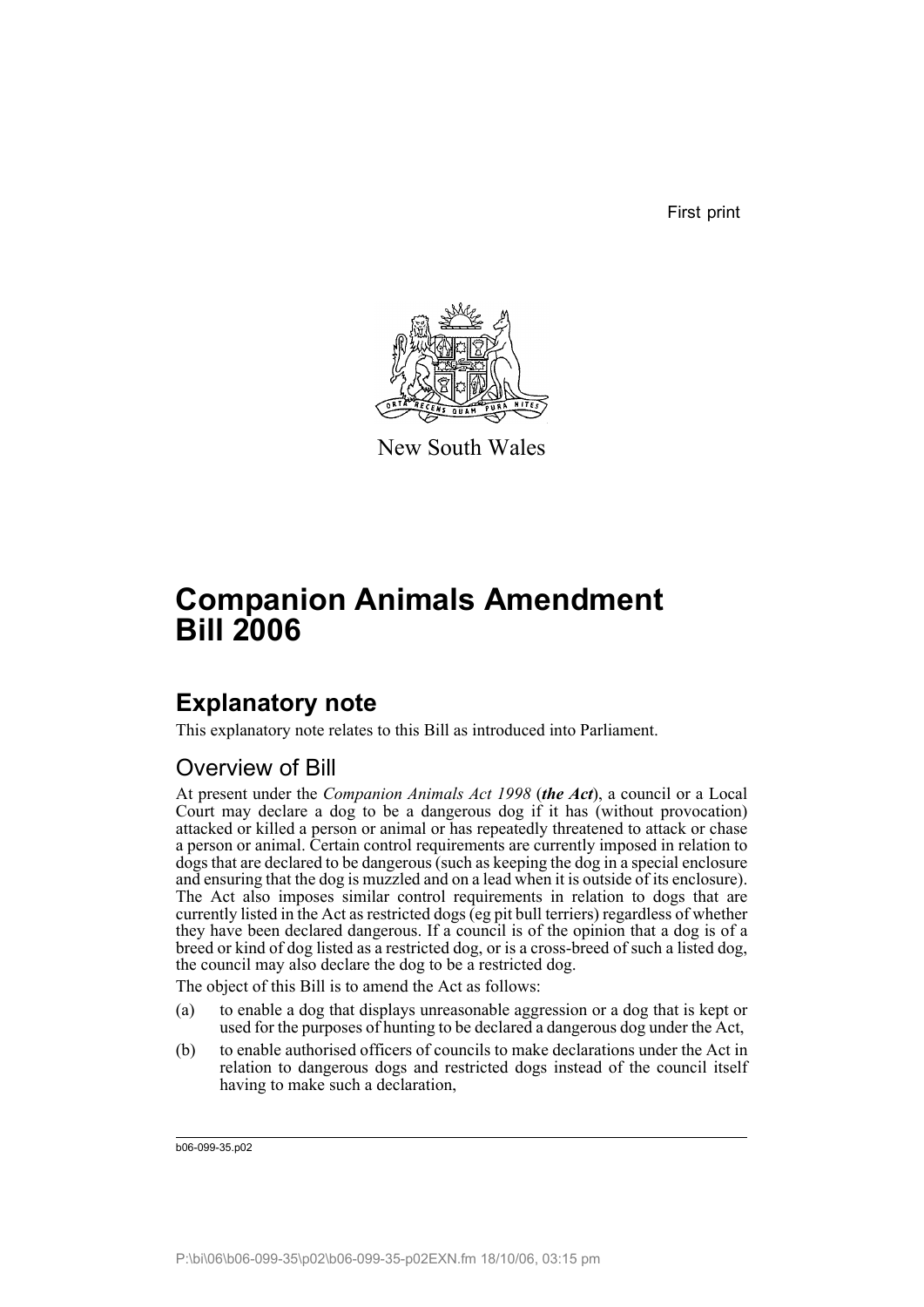Explanatory note

- (c) to prohibit the sale (which includes giving away) and the acquisition of dangerous dogs in the same way as restricted dogs cannot be sold or acquired at present,
- (d) to enable a dangerous or restricted dog to be seized and destroyed if the dog attacks or bites without provocation or if the enclosure or muzzling requirements have not been complied with on 2 separate occasions over a 12-month period,
- (e) to require the owner of a dangerous or restricted dog to obtain a certificate of compliance in relation to the enclosure in which the dog is required to be kept,
- (f) to increase penalties for some offences under the Act (particularly in relation to dangerous and restricted dogs),
- (g) to expressly empower an authorised officer of a council who reasonably suspects a person of having committed any offence under the Act or the regulations to arrest the person (and detain for the purposes of taking the person before a Magistrate) if the person refuses to give his or her name and address or gives a name or address that the officer suspects is false,
- (h) to require dog owners generally to take reasonable precautions to prevent their dogs from escaping from the property on which they are kept,
- (i) to remove the exemption for working dogs (ie stock or farm dogs) from the registration and identification requirements under the Act,
- (j) to make a number of other amendments of a minor or consequential nature.
- The Bill also amends:
- (a) the *Companion Animals Regulation 1999* to provide an exemption from the requirement to pay registration fees in the case of working dogs, to prohibit the misuse of the special collar that must be worn by dangerous and restricted dogs, to prescribe the maximum fee for issuing a certificate of compliance in relation to a dangerous or restricted dog enclosure, to specify additional offences that may be dealt with by way of a penalty notice and to increase the penalties that are payable for certain penalty notice offences, and
- (b) the *Local Government (General) Regulation 2005* to require councils to include in their annual reports a detailed statement of their activities in relation to enforcing and ensuring compliance with the *Companion Animals Act 1998* and the *Companion Animals Regulation 1999*.

## Outline of provisions

**Clause 1** sets out the name (also called the short title) of the proposed Act.

**Clause 2** provides for the commencement of the proposed Act on a day or days to be appointed by proclamation.

**Clause 3** is a formal provision that gives effect to the amendments to the *Companion Animals Act 1998* set out in Schedule 1.

Explanatory note page 2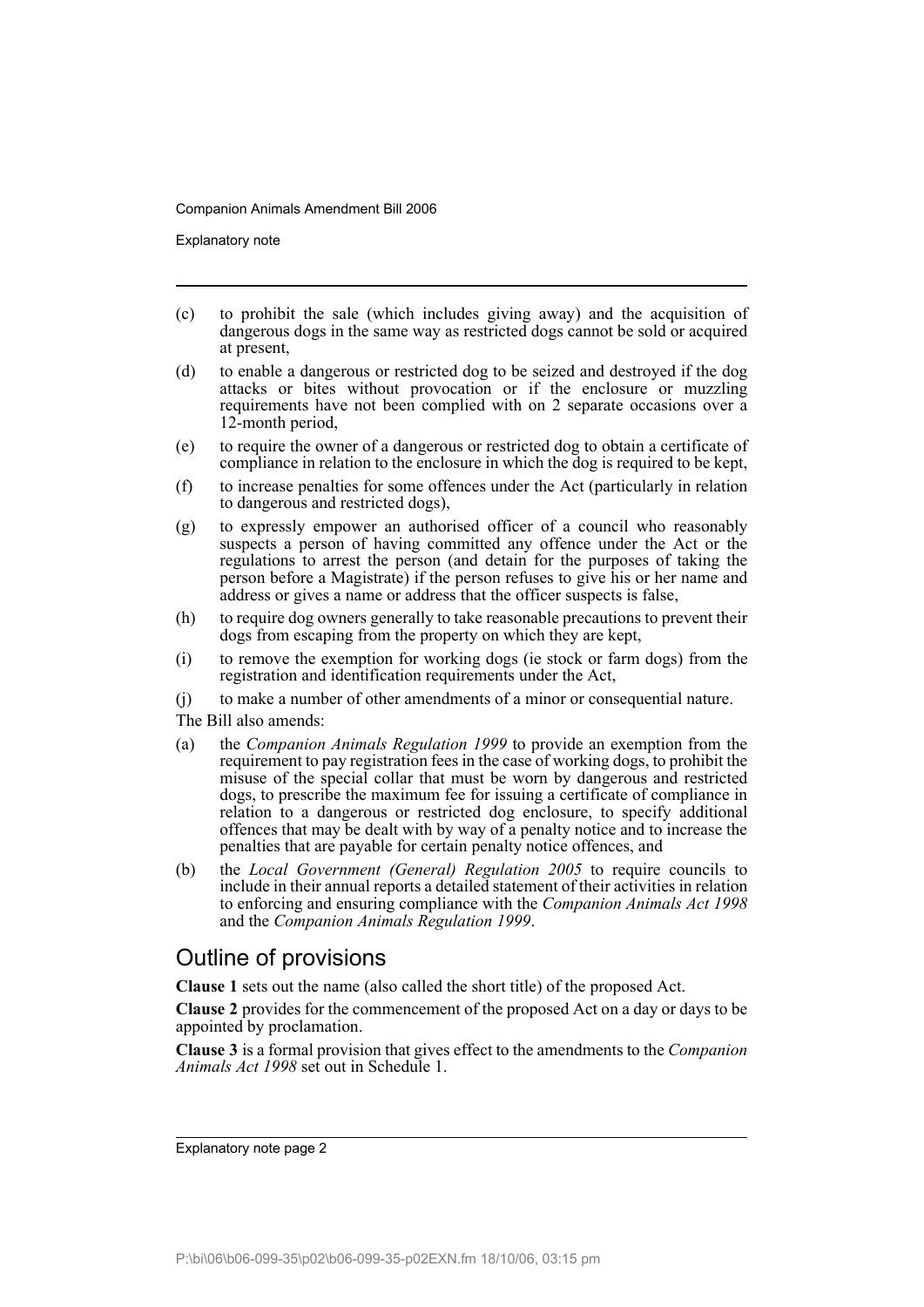Explanatory note

**Clause 4** is a formal provision that gives effect to the amendments to the regulations set out in Schedule 2.

**Clause 5** provides for the repeal of the proposed Act after all the amendments made by the proposed Act have commenced. Once the amendments have commenced the proposed Act will be spent and section 30 of the *Interpretation Act 1987* provides that the repeal of an amending Act does not affect the amendments made by that Act.

### **Schedule 1 Amendment of Companion Animals Act 1998**

#### **Dangerous and restricted dogs**

**Schedule 1 [15] and [31]** expand the grounds on which a dog may be declared to be dangerous to include dogs that display unreasonable aggression and dogs that are kept or used for the purposes of hunting. A dog that is used only to locate, flush, point or retrieve game birds or small pest animals such as rodents is not to be considered a hunting dog for the purpose of any such declaration.

If a dog is declared to be a dangerous dog it must be muzzled and kept on a lead whenever it is outside of its enclosure. In the case of a dog that has been declared dangerous on the ground that it is used for hunting, **Schedule 1 [38]** provides that this requirement will not apply while the dog is actually engaged in lawful hunting.

**Schedule 1 [39]** inserts proposed sections 52A and 52B to prohibit the sale (which includes transfer ownership by any means) of a dangerous dog. It will also be an offence to accept ownership of a dangerous dog knowing that it is a dangerous dog. **Schedule 1 [34], [36], [37] and [53]** are consequential on the prohibition on selling dangerous dogs.

At present, the owner of a dog that is the subject of a notice of intention to declare the dog dangerous must comply with interim control requirements (eg muzzling and being kept on a lead) pending the decision to make the declaration. The dog may be seized during the interim period if the requirements are not complied with. **Schedule 1 [20]** will require the owner of a dog that is the subject of a notice of intention to register the dog (which also requires the dog to be microchipped) within 7 days of receiving the notice of intention.

**Schedule 1 [50]** inserts proposed section 58G to enable an authorised officer of a council (or a police officer) to seize a dangerous or restricted dog that attacks or bites without provocation or if the enclosure or muzzling requirements have not been complied with on 2 separate occasions over a 12-month period. Once seized, an authorised officer of a council may authorise the destruction of the dog. **Schedule 1 [42]** allows an authorised officer of a council to authorise the destruction of certain restricted dogs that are seized under section 57D of the Act.

**Schedule 1 [50]** also inserts proposed section 58H which requires the owner of a dangerous or restricted dog to obtain from the council a certificate of compliance in relation to the enclosure in which the dog must be kept. **Schedule 1 [35] and [41]** are consequential amendments.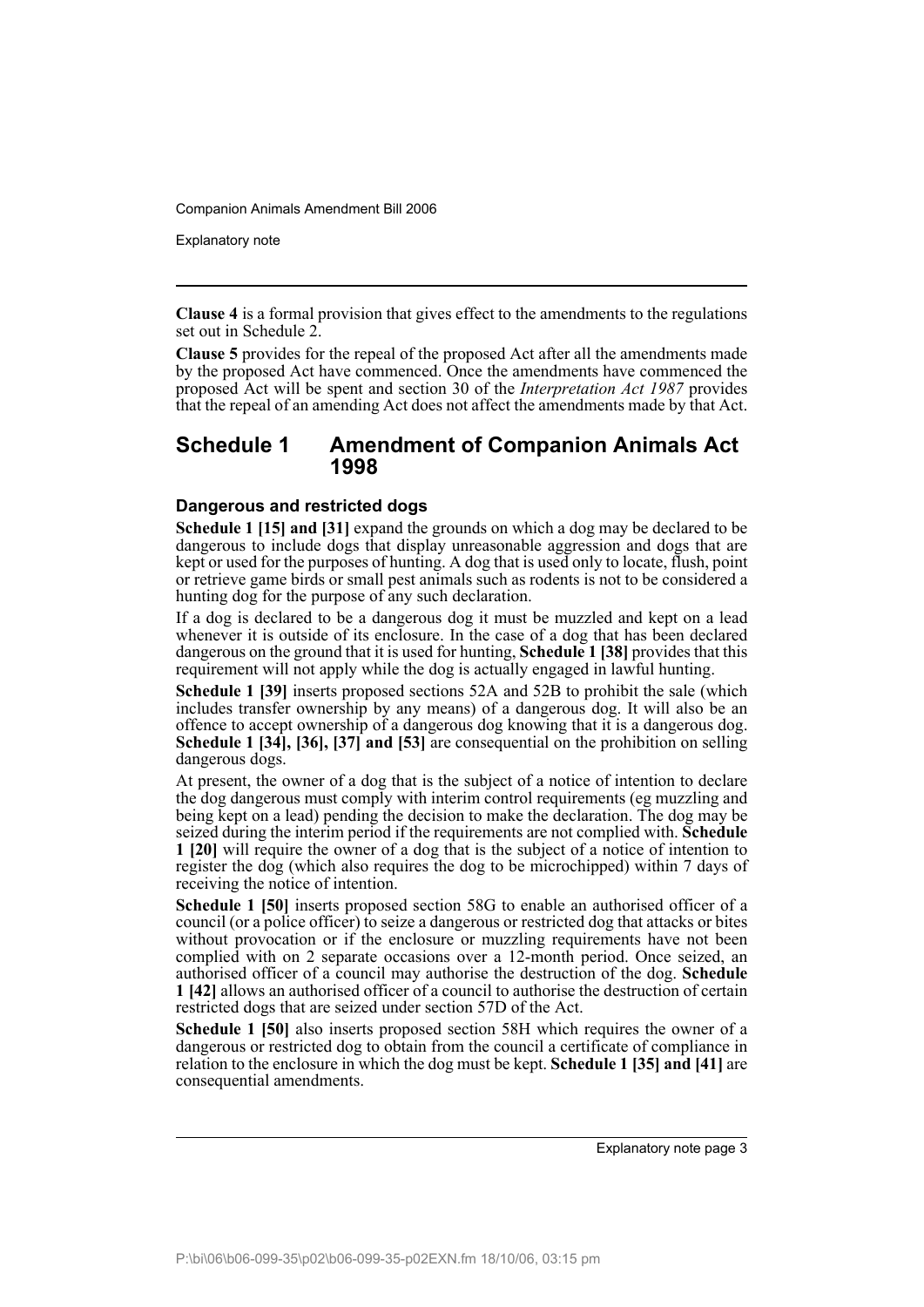Explanatory note

#### **Declarations by authorised officers of a council**

At present, it is the council that may declare a dog to be a dangerous dog or a restricted dog. A number of amendments made by the proposed Act will enable authorised officers to directly exercise functions relating to the declaration of dangerous or restricted dogs (see **Schedule 1 [3], [14], [16]–[19], [21], [22], [25], [32], [40], [43], [45], [46] and [47]**).

The decision of an authorised officer of a council to declare a dog to be a dangerous dog will, as is the case at present for council-made declarations, be appealable to a Local Court (**Schedule 1 [23] and [28]**). The power to revoke a dangerous dog declaration will remain with the council, although an application for a revocation cannot be made until after 12 months following the declaration by the authorised officer (**Schedule 1 [26]**.) **Schedule 1 [24], [27], [29] and [30]** are minor or consequential amendments relating to appeals to a Local Court and the requirement to notify the Director-General of the Department of Local Government of a dangerous dog declaration or revocation.

At present, a restricted dog declaration is not reviewable although it can be revoked by the council that made the declaration. **Schedule 1 [48] and [49]** are consequential amendments relating to the requirement to notify the Director-General of restricted dog declarations and any revocation of such a declaration.

#### **Power of arrest in relation to requirement to state name and address**

At present under section 69G of the Act, a council officer or police officer may require a person whom the officer suspects of having committed an offence under the Act or the regulations to state the person's name and address. It is an offence under section 69G for the person to refuse to give a name or address or to give a false name or address. **Schedule 1 [54]** empowers a council officer (regardless of whether the officer is a special constable) or a police officer to arrest, without a warrant, a person whom the officer suspects of having committed an offence under section 69G (eg if the person has given a false name or address) and to detain the person until they can be brought before a Magistrate.

#### **Miscellaneous amendments**

**Schedule 1 [1]** removes the provision that exempts working dogs (ie stock or farm dogs) from the registration and identification requirements under the Act. **Schedule 1 [2] and [4]** are consequential amendments. **Schedule 1 [8]** continues the exemption for working dogs from the requirement to wear a collar and name tag.

**Schedule 1 [5]** requires councils to find out about dangerous dogs in its area (as well as dogs that are likely to be declared dangerous).

**Schedule 1 [6]** makes it clear that councils have powers in relation to companion animals under other legislation such as the *Local Government Act 1993*.

**Schedule 1 [7]** imposes a duty on police officers and certain animal welfare officers to report to councils any information about dogs which pose a threat to the public or about incidents involving dog attacks.

Explanatory note page 4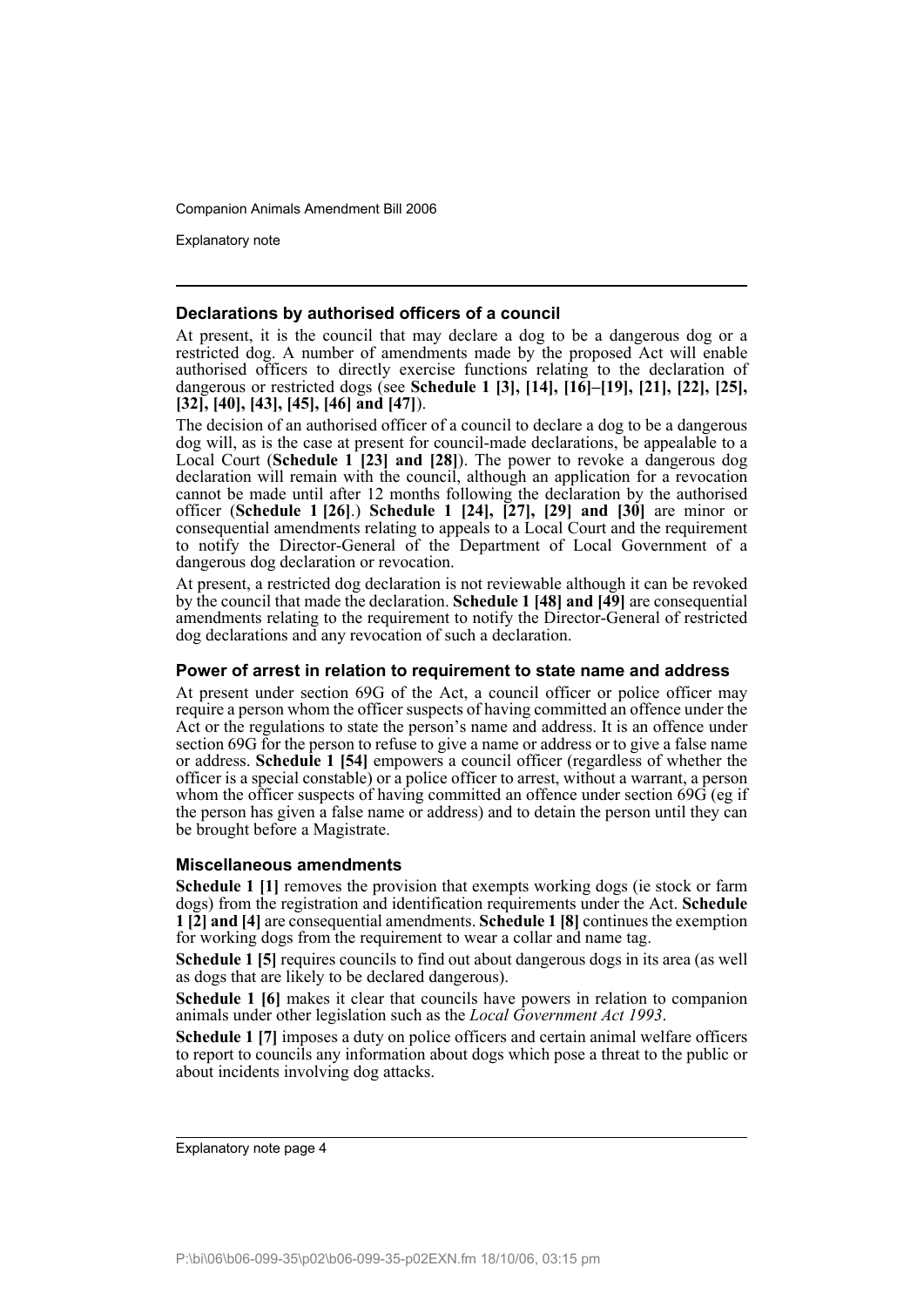Explanatory note

**Schedule 1 [9]** requires all dog owners to take reasonable precautions to prevent their dogs from escaping.

**Schedule 1 [10]–[12] and [33]** increase the maximum penalty for certain offences under the Act, particularly in the case where a dangerous or restricted dog is involved.

**Schedule 1 [13]** makes it clear that the owner of a restricted dog may be liable for any injury or personal property damage caused by the dog attacking a person.

**Schedule 1 [44]** is a minor amendment that simplifies the process for initiating a notice of intention to declare a dog to be a restricted dog.

**Schedule 1 [51]** makes a consequential amendment to a note specifying the provisions of the Act under which animals may be seized.

**Schedule 1 [52]** makes it clear that seized animals may be detained during the course of investigations into an offence in relation to the animal. Fees for detaining and holding a seized animal in a council pound may be charged at present under the Act.

**Schedule 1 [55]** gives the Chief Inspector of the RSPCA and the Chief Inspector of the Animal Welfare League authorised access to the Register of Companion Animals.

**Schedule 1 [56]** makes it clear that council pound fees and fees for issuing certificates of compliance in relation to dangerous or restricted dog enclosures are payable directly to the council concerned and are not paid into the Companion Animals Fund.

**Schedule 1 [57]** enables savings and transitional regulations to be made as a consequence of the proposed Act.

**Schedules 1 [58]** continues the operation of any existing dangerous or restricted dog declaration by a council.

## **Schedule 2 Amendment of other legislation**

**Schedule 2** contains the amendments to the *Companion Animals Regulation 1999* and the *Local Government (General) Regulation 2005* as described in the Overview above.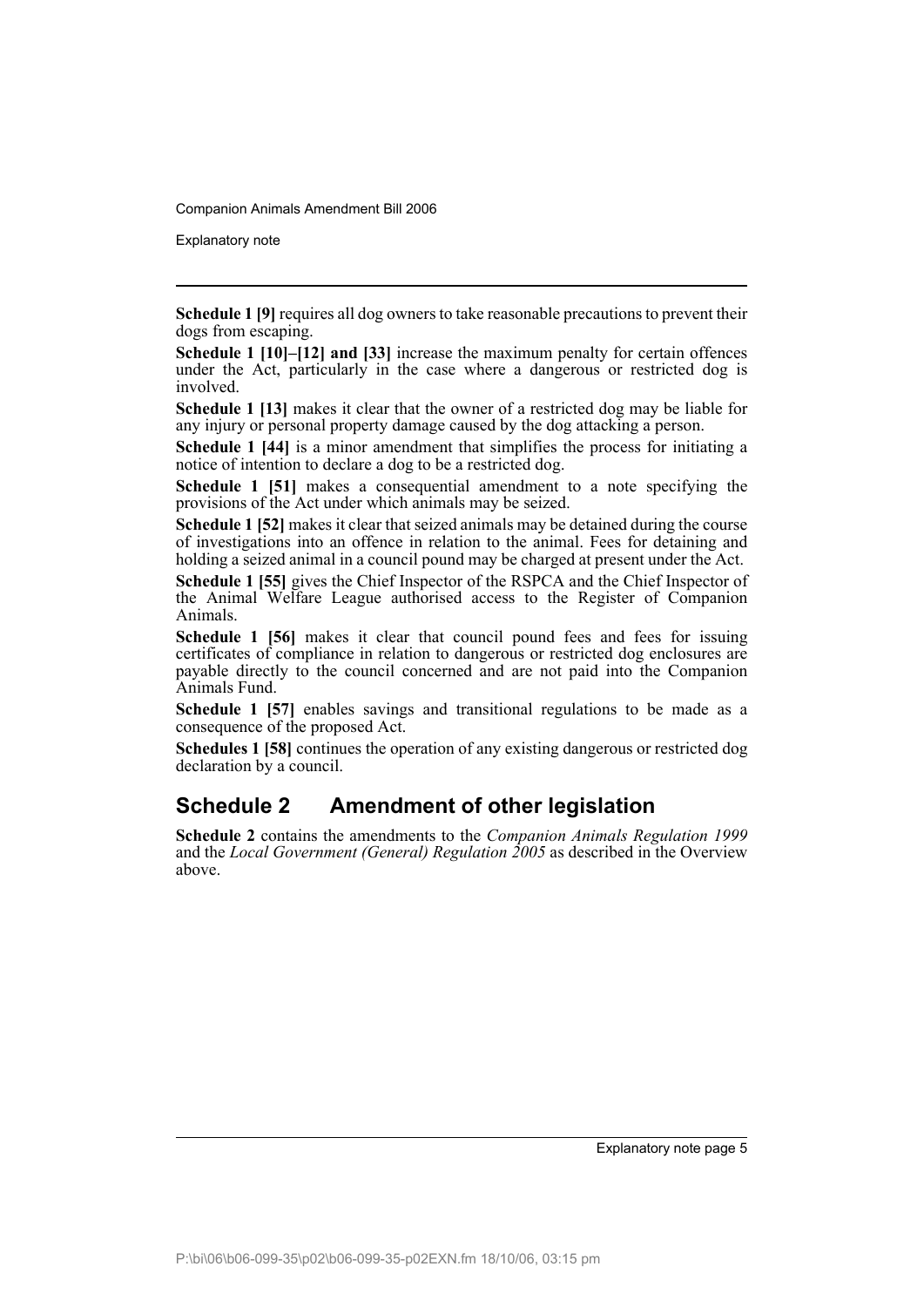Explanatory note

Explanatory note page 6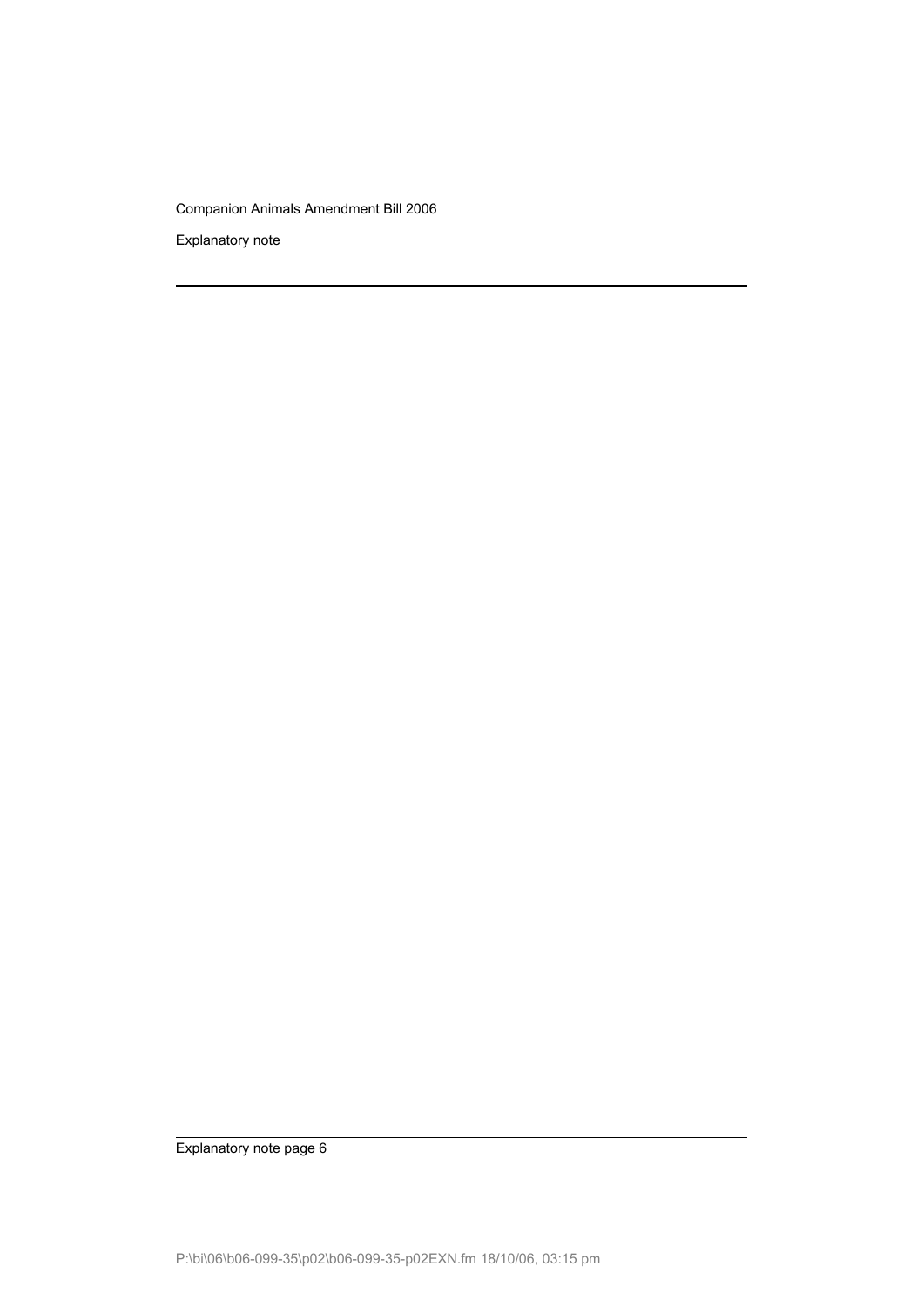First print



New South Wales

# **Companion Animals Amendment Bill 2006**

# **Contents**

|   |                                                    | Page |
|---|----------------------------------------------------|------|
|   | Name of Act                                        |      |
|   | Commencement                                       |      |
|   | Amendment of Companion Animals Act 1998 No 87      | 2    |
| 4 | Amendment of other legislation                     |      |
| 5 | Repeal of Act                                      |      |
|   | Schedule 1 Amendment of Companion Animals Act 1998 |      |
|   | Schedule 2 Amendment of other legislation          | 17   |
|   |                                                    |      |

b06-099-35.p02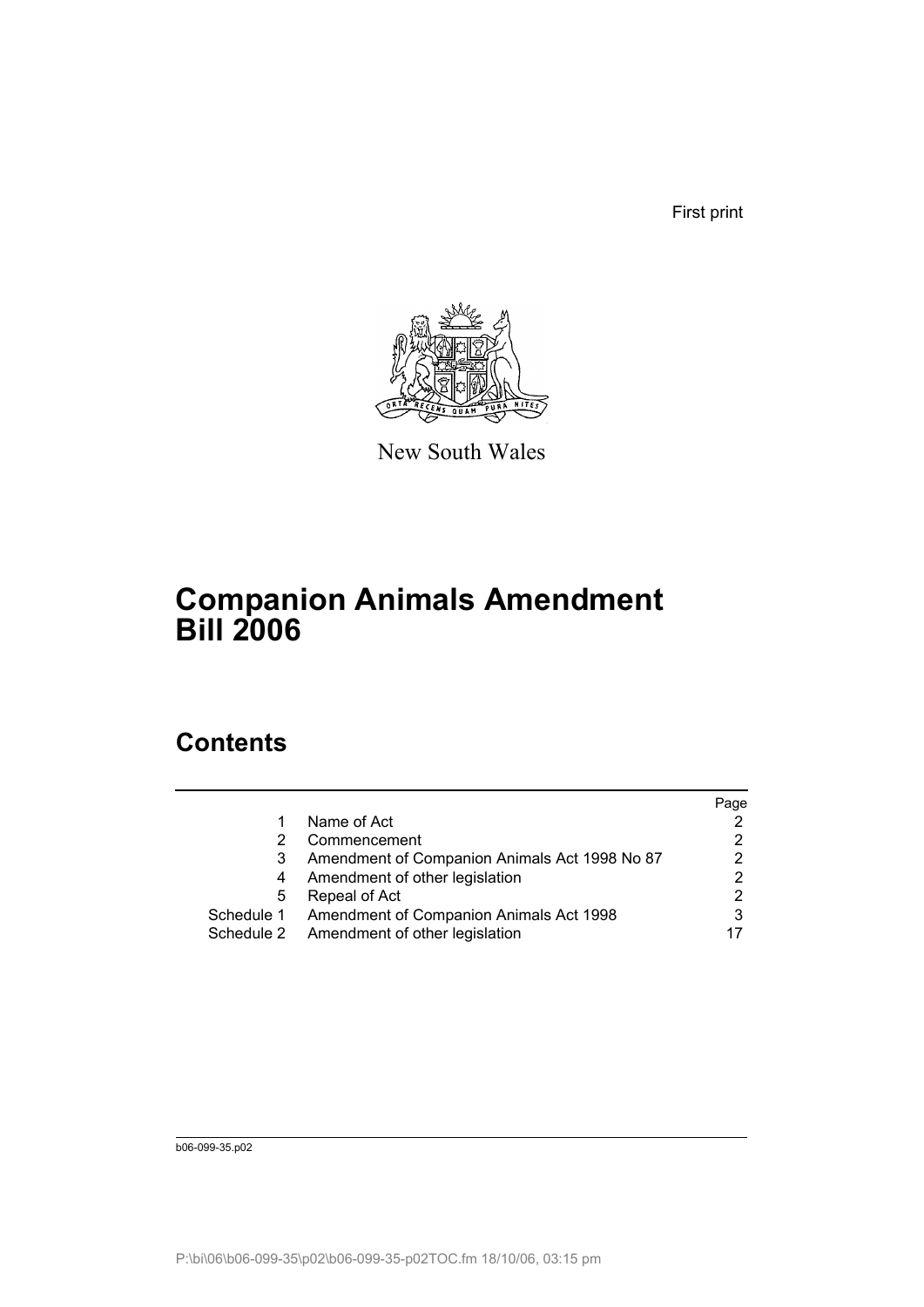Contents

Page

Contents page 2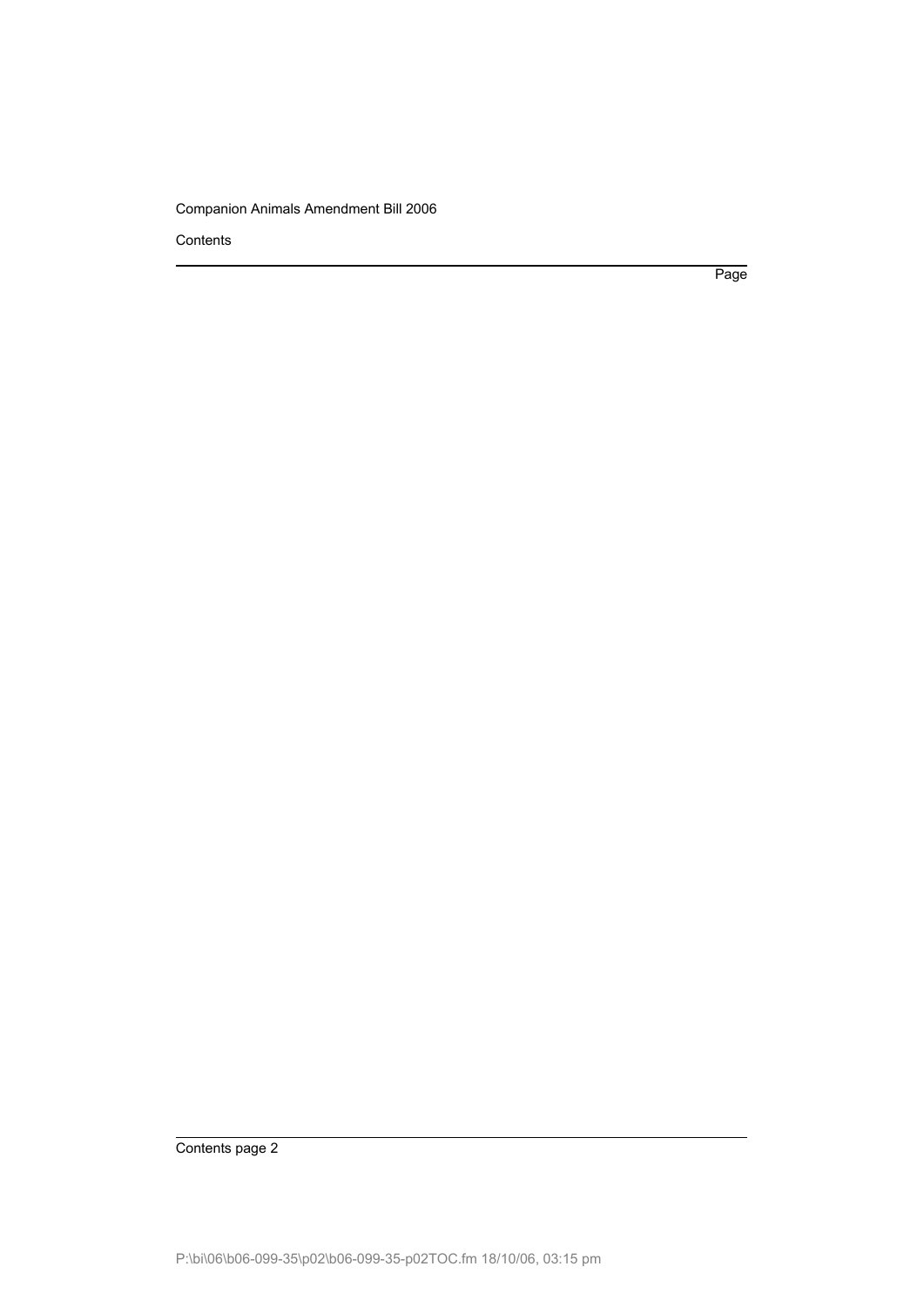

New South Wales

# **Companion Animals Amendment Bill 2006**

No , 2006

### **A Bill for**

An Act to amend the *Companion Animals Act 1998* to make further provision with respect to the control of dangerous dogs and the duties and responsibilities of their owners; and for other purposes.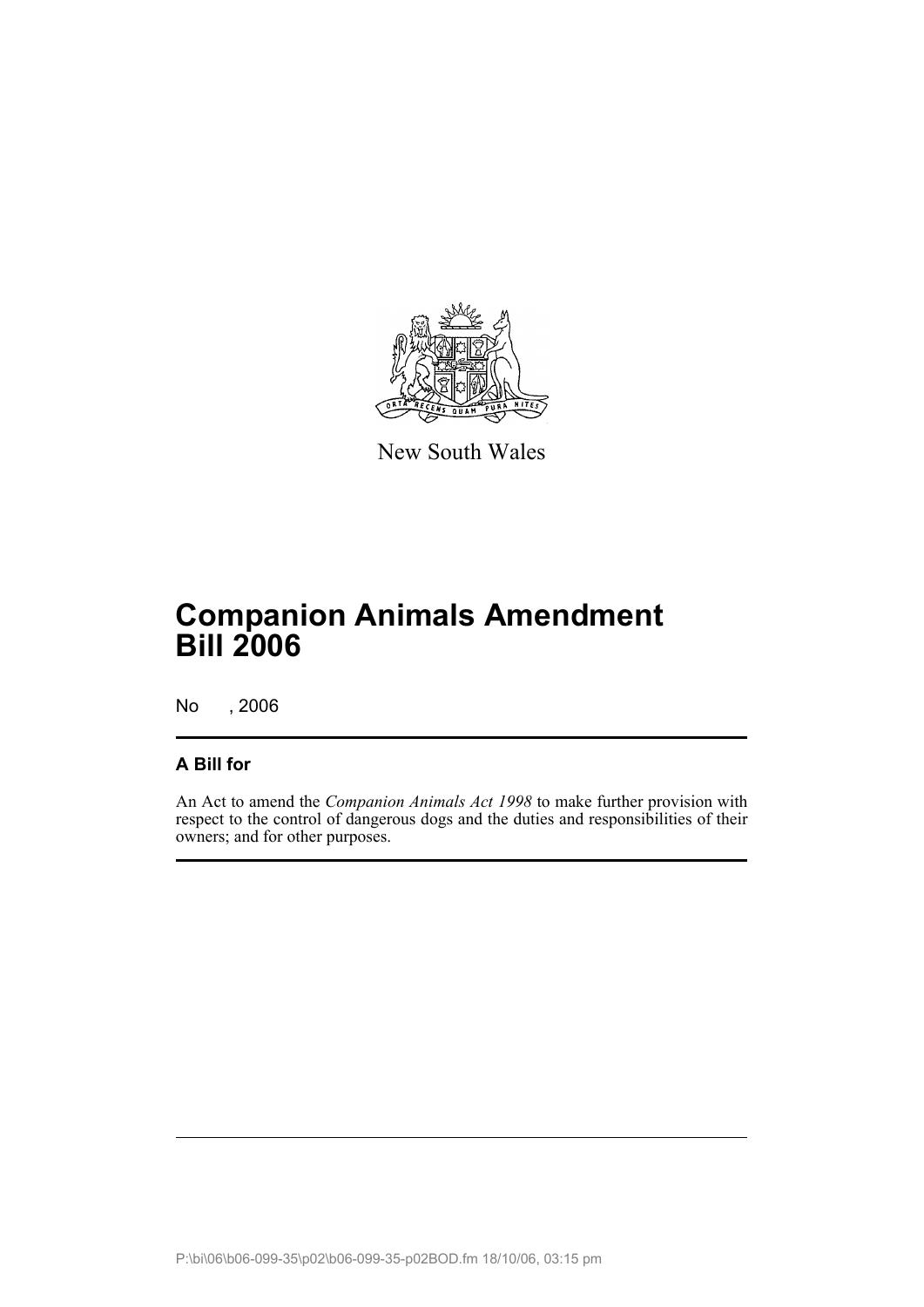|              | The Legislature of New South Wales enacts:                                                                                                                       | 1                    |
|--------------|------------------------------------------------------------------------------------------------------------------------------------------------------------------|----------------------|
| 1            | <b>Name of Act</b>                                                                                                                                               | 2                    |
|              | This Act is the Companion Animals Amendment Act 2006.                                                                                                            | 3                    |
| $\mathbf{2}$ | Commencement                                                                                                                                                     | $\overline{4}$       |
|              | This Act commences on a day or days to be appointed by proclamation.                                                                                             | 5                    |
| 3            | <b>Amendment of Companion Animals Act 1998 No 87</b>                                                                                                             | 6                    |
|              | The <i>Companion Animals Act 1998</i> is amended as set out in Schedule 1.                                                                                       | $\overline{7}$       |
| 4            | Amendment of other legislation                                                                                                                                   | 8                    |
|              | Each regulation specified in Schedule 2 is amended as set out in that<br>Schedule.                                                                               | 9<br>10 <sup>1</sup> |
| 5            | <b>Repeal of Act</b>                                                                                                                                             | 11                   |
|              | This Act is repealed on the day following the day on which all of the<br>(1)<br>provisions of this Act have commenced.                                           | 12<br>13             |
|              | The repeal of this Act does not, because of the operation of section 30<br>(2)<br>of the <i>Interpretation Act 1987</i> , affect any amendment made by this Act. | 14<br>15             |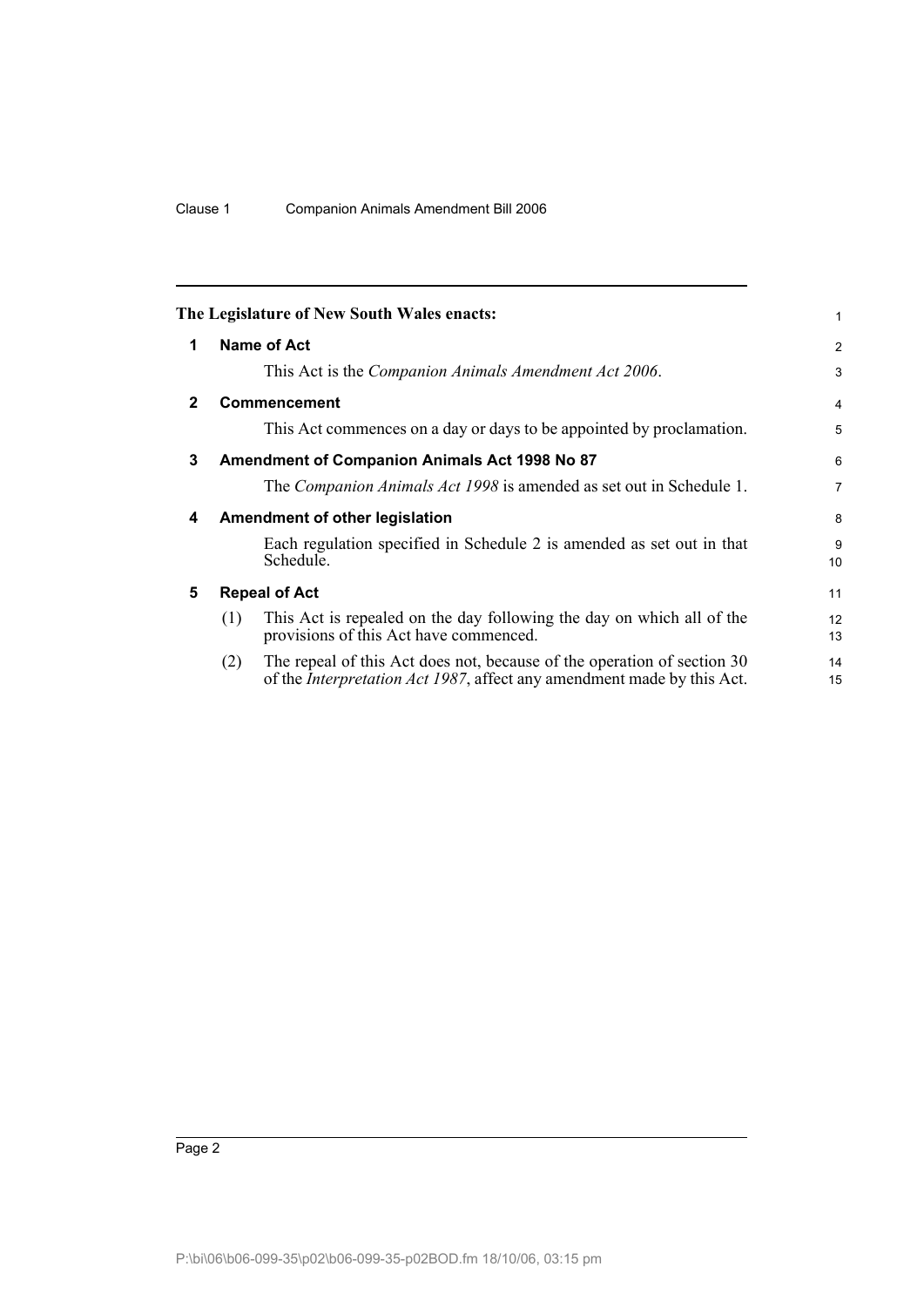Amendment of Companion Animals Act 1998 Schedule 1

|     | <b>Schedule 1</b> | <b>Amendment of Companion Animals Act</b><br>1998                                                                                                                                                                                                                                                                                             | 1<br>$\overline{c}$        |
|-----|-------------------|-----------------------------------------------------------------------------------------------------------------------------------------------------------------------------------------------------------------------------------------------------------------------------------------------------------------------------------------------|----------------------------|
|     |                   | (Section 3)                                                                                                                                                                                                                                                                                                                                   | 3                          |
| [1] |                   | Section 3 Application of Act to working dogs                                                                                                                                                                                                                                                                                                  | 4                          |
|     |                   | Omit the section.                                                                                                                                                                                                                                                                                                                             | 5                          |
| [2] |                   | <b>Section 5 Definitions</b>                                                                                                                                                                                                                                                                                                                  | 6                          |
|     |                   | Insert ", but does not include a working dog" after "of the Commonwealth" in<br>the definition of <i>assistance animal</i> in section $5(1)$ .                                                                                                                                                                                                | 7<br>8                     |
| [3] |                   | Section 5 (1), definition of "dangerous dog"                                                                                                                                                                                                                                                                                                  | 9                          |
|     |                   | Omit "a council". Insert instead "an authorised officer of a council".                                                                                                                                                                                                                                                                        | 10                         |
| [4] |                   | Section 5 (1)                                                                                                                                                                                                                                                                                                                                 | 11                         |
|     |                   | Insert in alphabetical order:                                                                                                                                                                                                                                                                                                                 | 12                         |
|     |                   | <i>working dog</i> means a dog used primarily for the purpose of<br>droving, tending, working or protecting stock, and includes a dog<br>being trained as a working dog.                                                                                                                                                                      | 13<br>14<br>15             |
| [5] |                   | <b>Section 6A General duties of councils</b>                                                                                                                                                                                                                                                                                                  | 16                         |
|     |                   | Omit "by the council under Division 6" from section $6A(1)(b)$ .                                                                                                                                                                                                                                                                              | 17                         |
|     |                   | Insert instead "under Division 1 or 6".                                                                                                                                                                                                                                                                                                       | 18                         |
| [6] |                   | Section 6A, note                                                                                                                                                                                                                                                                                                                              | 19                         |
|     |                   | Insert at the end of the section:                                                                                                                                                                                                                                                                                                             | 20                         |
|     |                   | Note. Councils also have functions in relation to companion animals<br>under other legislation. For example, the number of dogs or cats that are<br>able to be kept on premises can be restricted by a council by giving an<br>order to the occupier in terms of order No 18 in the Table to section 124<br>of the Local Government Act 1993. | 21<br>22<br>23<br>24<br>25 |
| [7] |                   | <b>Section 6B</b>                                                                                                                                                                                                                                                                                                                             | 26                         |
|     |                   | Insert after section 6A:                                                                                                                                                                                                                                                                                                                      | 27                         |
|     | 6B                | Duty to provide certain information to councils                                                                                                                                                                                                                                                                                               | 28                         |
|     |                   | (1)<br>If an official person has any information about:                                                                                                                                                                                                                                                                                       | 29                         |
|     |                   | a dog that the person reasonably believes is a threat to the<br>(a)<br>public, or                                                                                                                                                                                                                                                             | 30<br>31                   |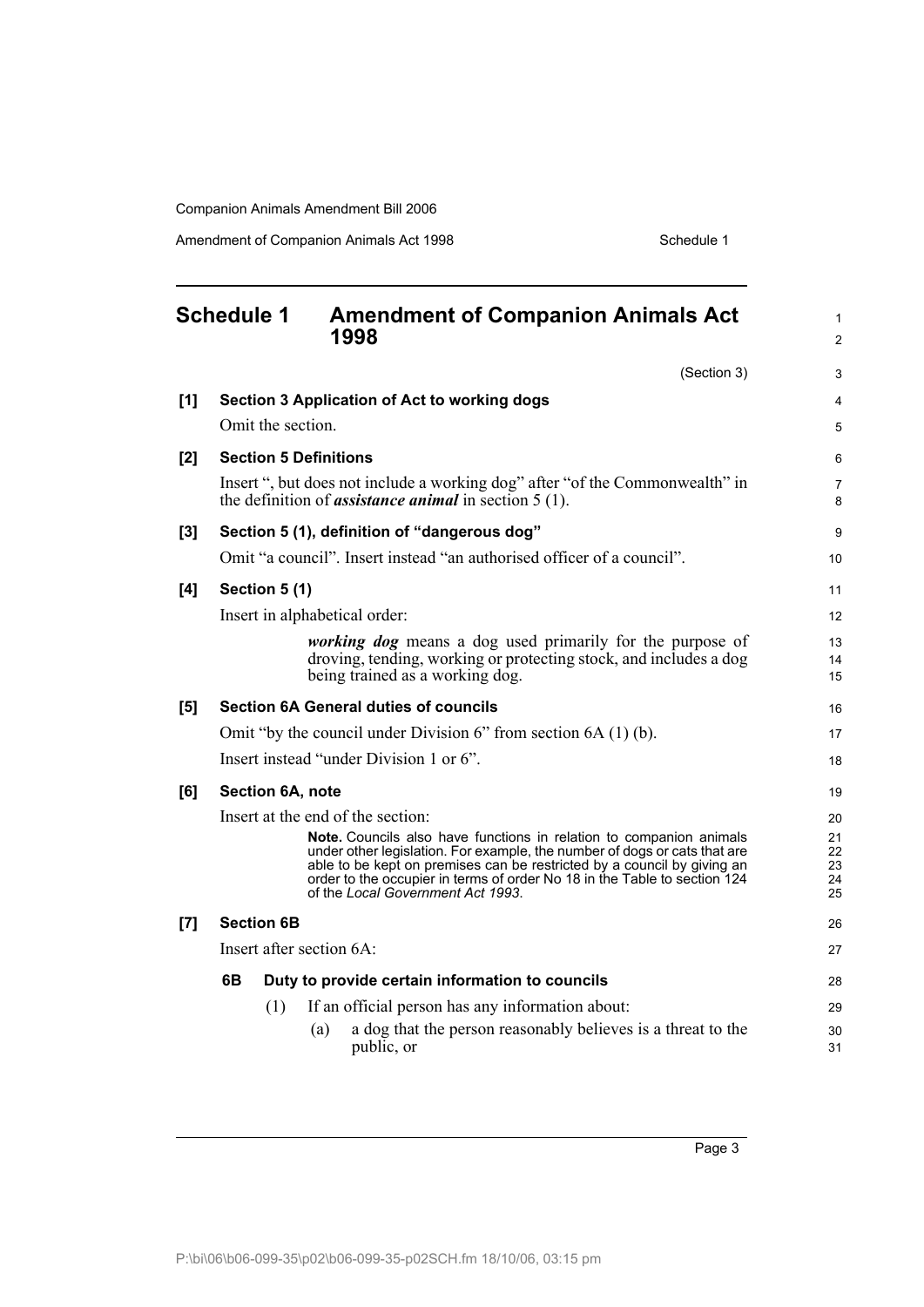|     |     |                    | (b)<br>an incident involving a dog attacking or biting, without<br>provocation, a person or animal,                                                                                                                                                                                              | 1<br>$\overline{\mathbf{c}}$ |
|-----|-----|--------------------|--------------------------------------------------------------------------------------------------------------------------------------------------------------------------------------------------------------------------------------------------------------------------------------------------|------------------------------|
|     |     |                    | it is the duty of the official person to provide that information to<br>the relevant council (or councils) as soon as it is reasonably<br>practicable.                                                                                                                                           | 3<br>4<br>5                  |
|     |     |                    | Note. The relevant council would usually be the council of the area in<br>which the dog is ordinarily kept. However, the relevant council may also<br>be the council of the area in which the incident concerned took place.                                                                     | 6<br>7<br>8                  |
|     |     | (2)                | An official person does not incur any criminal or civil liability<br>(including liability for breaching any duty of confidentiality) for<br>providing any such information to a council if the information is<br>provided in good faith.                                                         | 9<br>10<br>11<br>12          |
|     |     | (3)                | In this section, <i>official person</i> means:                                                                                                                                                                                                                                                   | 13                           |
|     |     |                    | a police officer, or<br>(a)                                                                                                                                                                                                                                                                      | 14                           |
|     |     |                    | (b)<br>an officer of the Royal Society for the Prevention of<br>Cruelty to Animals, New South Wales, or of the Animal<br>Welfare League NSW, as referred to in paragraph (b) of<br>the definition of <i>officer</i> in section 4 (1) of the <i>Prevention</i><br>of Cruelty to Animals Act 1979. | 15<br>16<br>17<br>18<br>19   |
| [8] |     |                    | Section 12 Dog to wear collar and tag                                                                                                                                                                                                                                                            | 20                           |
|     |     |                    | Insert "or to a working dog" after "the occupier" in section 12 (4).                                                                                                                                                                                                                             | 21                           |
| [9] |     | <b>Section 12A</b> |                                                                                                                                                                                                                                                                                                  | 22                           |
|     |     |                    | Insert after section 12:                                                                                                                                                                                                                                                                         | 23                           |
|     | 12A |                    | Preventing dog from escaping                                                                                                                                                                                                                                                                     | 24                           |
|     |     | (1)                | The owner of a dog must take all reasonable precautions to<br>prevent the dog from escaping from the property on which it is<br>being kept.                                                                                                                                                      | 25<br>26<br>27               |
|     |     |                    | Maximum penalty:                                                                                                                                                                                                                                                                                 | 28                           |
|     |     |                    | 8 penalty units except in the case of a dangerous or<br>(a)<br>restricted dog, or                                                                                                                                                                                                                | 29<br>30                     |
|     |     |                    | 50 penalty units in the case of a dangerous or restricted<br>(b)<br>dog.                                                                                                                                                                                                                         | 31<br>32                     |
|     |     | (2)                | For the purposes of subsection $(1)$ , <i>owner</i> of a dog includes the<br>person who is for the time being in charge of the dog.                                                                                                                                                              | 33<br>34                     |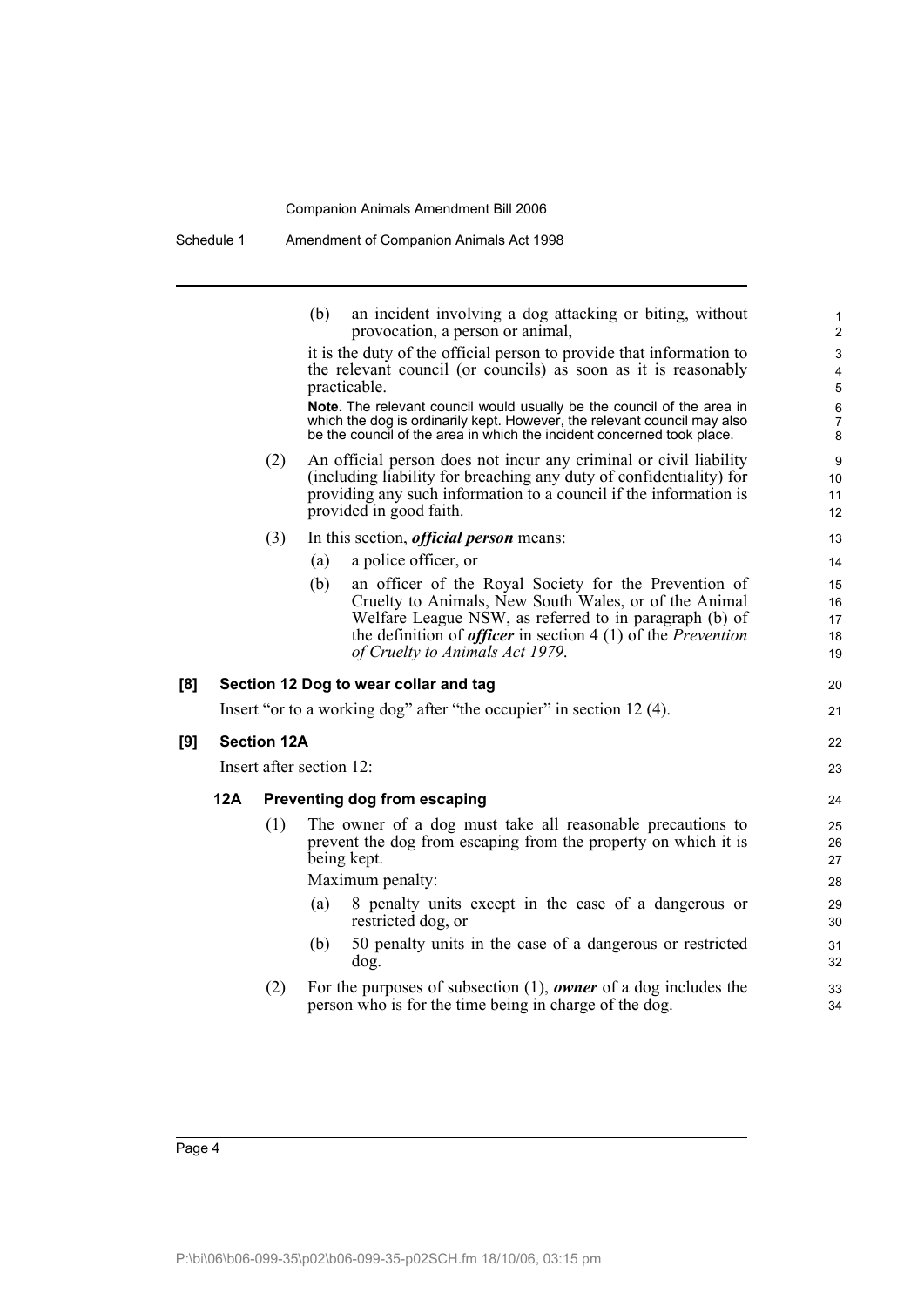| $[10]$ |                     |     | Section 13 Responsibilities while dog in public place                                                                           | 1                       |  |  |  |  |
|--------|---------------------|-----|---------------------------------------------------------------------------------------------------------------------------------|-------------------------|--|--|--|--|
|        |                     |     | Omit the penalty to section 13 (2). Insert instead:                                                                             | $\overline{\mathbf{c}}$ |  |  |  |  |
|        | Maximum penalty:    |     |                                                                                                                                 |                         |  |  |  |  |
|        |                     | (a) | 10 penalty units except in the case of a dangerous or<br>restricted dog, or                                                     | 4<br>5                  |  |  |  |  |
|        |                     | (b) | 100 penalty units in the case of a dangerous or restricted<br>dog.                                                              | 6<br>7                  |  |  |  |  |
| $[11]$ |                     |     | Section 14 Dogs prohibited in some public places                                                                                | 8                       |  |  |  |  |
|        |                     |     | Omit the penalty to section 14 (2). Insert instead:                                                                             | 9                       |  |  |  |  |
|        |                     |     | Maximum penalty:                                                                                                                | 10                      |  |  |  |  |
|        |                     | (a) | 10 penalty units except in the case of a dangerous or<br>restricted dog, or                                                     | 11<br>12                |  |  |  |  |
|        |                     | (b) | 100 penalty units in the case of a dangerous or restricted<br>dog.                                                              | 13<br>14                |  |  |  |  |
| $[12]$ |                     |     | Section 23 Disqualification from owning or being in charge of dog                                                               | 15                      |  |  |  |  |
|        |                     |     | Omit "50 penalty units" from section 23 (6). Insert instead "100 penalty units".                                                | 16                      |  |  |  |  |
|        |                     |     |                                                                                                                                 |                         |  |  |  |  |
| $[13]$ |                     |     | Section 25 Liability for injury to person or damage to personal property                                                        | 17                      |  |  |  |  |
|        |                     |     | Insert "or restricted dog" after "dangerous dog" in section 25 (2) (a).                                                         | 18                      |  |  |  |  |
| $[14]$ |                     |     | Part 5, Division 1, heading                                                                                                     | 19                      |  |  |  |  |
|        | Omit "of councils". |     |                                                                                                                                 | 20                      |  |  |  |  |
| $[15]$ | <b>Section 33</b>   |     |                                                                                                                                 | 21                      |  |  |  |  |
|        |                     |     | Omit the section. Insert instead:                                                                                               | 22                      |  |  |  |  |
|        | 33                  |     | <b>Meaning of "dangerous"</b>                                                                                                   | 23                      |  |  |  |  |
|        | (1)                 |     | For the purposes of this Division, a dog is <i>dangerous</i> if it:                                                             | 24                      |  |  |  |  |
|        |                     | (a) | has, without provocation, attacked or killed a person or<br>animal (other than vermin), or                                      | 25<br>26                |  |  |  |  |
|        |                     | (b) | has, without provocation, repeatedly threatened to attack<br>or repeatedly chased a person or animal (other than<br>vermin), or | 27<br>28<br>29          |  |  |  |  |
|        |                     | (c) | has displayed unreasonable aggression towards a person or<br>animal (other than vermin), or                                     | 30<br>31                |  |  |  |  |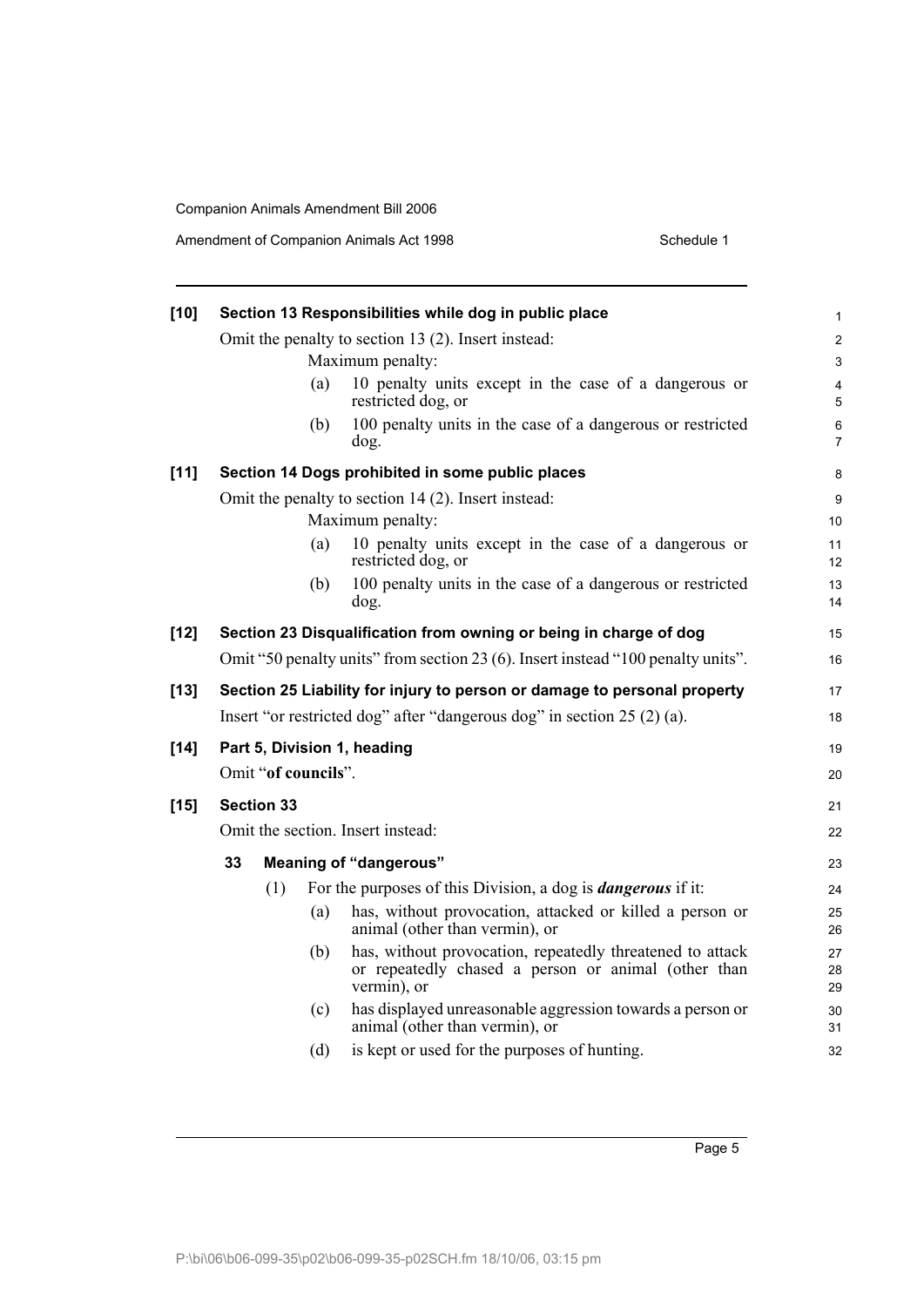| Schedule 1 | Amendment of Companion Animals Act 1998 |
|------------|-----------------------------------------|
|------------|-----------------------------------------|

|        |    | (2)               | (such as rodents).                | A dog is not, for the purposes of subsection $(1)$ (d), to be regarded<br>as being kept or used for the purposes of hunting if it is used only<br>to locate, flush, point or retrieve birds or vermin. Vermin for the<br>purposes of this subsection includes small pest animals only<br>Note. If a hunting dog is declared to be a dangerous dog, the declaration<br>does not necessarily mean that the dog cannot be used for the purposes<br>of lawful hunting-see section 51 (3). | $\mathbf{1}$<br>2<br>$\ensuremath{\mathsf{3}}$<br>$\overline{\mathbf{4}}$<br>$\mathbf 5$<br>$\,6\,$<br>$\boldsymbol{7}$<br>$\bf 8$ |
|--------|----|-------------------|-----------------------------------|---------------------------------------------------------------------------------------------------------------------------------------------------------------------------------------------------------------------------------------------------------------------------------------------------------------------------------------------------------------------------------------------------------------------------------------------------------------------------------------|------------------------------------------------------------------------------------------------------------------------------------|
| $[16]$ |    |                   |                                   | Sections 34 (1), 35 (1), 38 (1), 58C (2) and (5) and 58D (1)                                                                                                                                                                                                                                                                                                                                                                                                                          | 9                                                                                                                                  |
|        |    |                   |                                   | Omit "A council" wherever occurring.                                                                                                                                                                                                                                                                                                                                                                                                                                                  | 10                                                                                                                                 |
|        |    |                   |                                   | Insert instead "An authorised officer of a council".                                                                                                                                                                                                                                                                                                                                                                                                                                  | 11                                                                                                                                 |
| $[17]$ |    |                   |                                   | Sections 34 (2), 35 (1) and 58A (1)                                                                                                                                                                                                                                                                                                                                                                                                                                                   | $12 \overline{ }$                                                                                                                  |
|        |    |                   |                                   | Omit "the council's" wherever occurring. Insert instead "the officer's".                                                                                                                                                                                                                                                                                                                                                                                                              | 13                                                                                                                                 |
| $[18]$ |    |                   |                                   | Section 34 Authorised officer may declare dog to be dangerous                                                                                                                                                                                                                                                                                                                                                                                                                         | 14                                                                                                                                 |
|        |    | section $34(3)$ . |                                   | Insert "whose authorised officer made the declaration" after "the council" in                                                                                                                                                                                                                                                                                                                                                                                                         | 15<br>16                                                                                                                           |
| $[19]$ |    |                   |                                   | Sections 35 (2) (b), 37 (2) and (3), 58A (1), 58B (3) (b) and 58C (2)                                                                                                                                                                                                                                                                                                                                                                                                                 | 17                                                                                                                                 |
|        |    |                   |                                   | Omit "the council" wherever occurring. Insert instead "the authorised officer".                                                                                                                                                                                                                                                                                                                                                                                                       | 18                                                                                                                                 |
| [20]   |    | <b>Section 36</b> |                                   |                                                                                                                                                                                                                                                                                                                                                                                                                                                                                       | 19                                                                                                                                 |
|        |    |                   | Omit the section. Insert instead: |                                                                                                                                                                                                                                                                                                                                                                                                                                                                                       | 20                                                                                                                                 |
|        | 36 |                   | declaration                       | Obligations of owner when notified of proposed dangerous dog                                                                                                                                                                                                                                                                                                                                                                                                                          | 21<br>22                                                                                                                           |
|        |    | (1)               | the owner must:                   | If a notice is given under section 35 to the owner of a dog of an<br>authorised officer's intention to declare the dog to be dangerous,                                                                                                                                                                                                                                                                                                                                               | 23<br>24<br>25                                                                                                                     |
|        |    |                   | (a)                               | ensure that at all times when the dog is away from the<br>property where it is ordinarily kept:                                                                                                                                                                                                                                                                                                                                                                                       | 26<br>27                                                                                                                           |
|        |    |                   | (i)                               | it is under the effective control of some competent<br>person by means of an adequate chain, cord or leash,<br>and                                                                                                                                                                                                                                                                                                                                                                    | 28<br>29<br>30                                                                                                                     |
|        |    |                   | (ii)                              | it has a muzzle securely fixed on its mouth in such a<br>manner as will prevent it from biting any person or<br>animal, and                                                                                                                                                                                                                                                                                                                                                           | 31<br>32<br>33                                                                                                                     |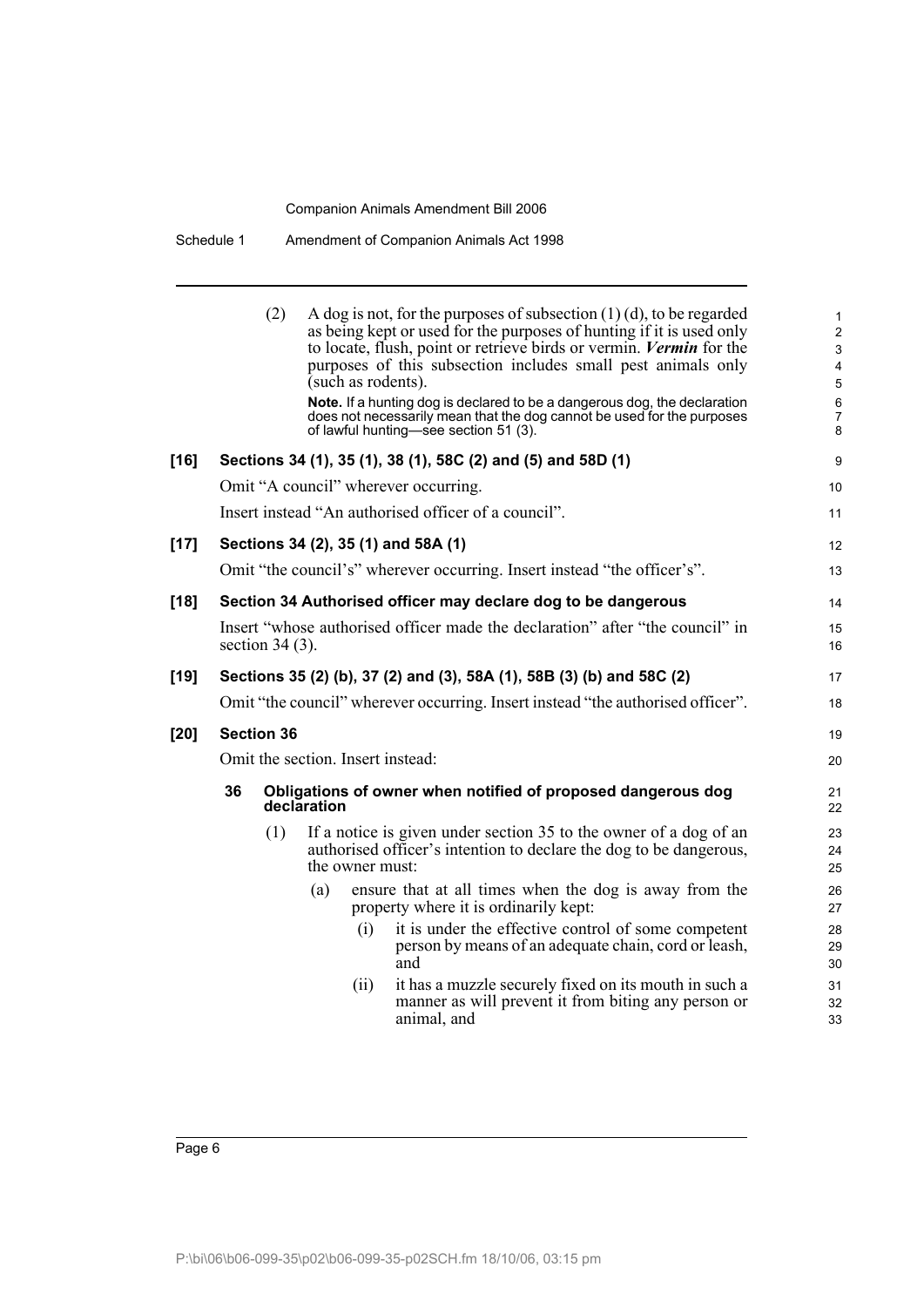Amendment of Companion Animals Act 1998 Schedule 1

|        |                                | (b) | register the dog (if it is not already registered) within<br>7 days after receiving the notice.                                                                                                                                                                                  | $\mathbf{1}$<br>$\overline{2}$ |
|--------|--------------------------------|-----|----------------------------------------------------------------------------------------------------------------------------------------------------------------------------------------------------------------------------------------------------------------------------------|--------------------------------|
|        |                                |     | Note. Registration of a dog requires the dog to be microchipped.<br>Maximum penalty: 50 penalty units.                                                                                                                                                                           | 3<br>4                         |
|        | (2)                            |     | Subsection $(1)$ (a) only applies in respect of a dog:                                                                                                                                                                                                                           | 5                              |
|        |                                | (a) | for 28 days after the notice is given to the dog's owner, or                                                                                                                                                                                                                     | 6                              |
|        |                                | (b) | until the authorised officer notifies the owner that the<br>officer has made the proposed declaration or has decided<br>not to make it,                                                                                                                                          | 7<br>$\bf 8$<br>9              |
|        |                                |     | whichever happens first.                                                                                                                                                                                                                                                         | 10 <sup>°</sup>                |
|        | (3)                            |     | An authorised officer may seize a dog that is the subject of a<br>proposed declaration if:                                                                                                                                                                                       | 11<br>12                       |
|        |                                | (a) | the officer is satisfied that the requirements of subsection<br>(1) (a) have not been complied with (but may only seize<br>the dog during the time when subsection $(1)$ $(a)$ applies in<br>respect of the dog), or                                                             | 13<br>14<br>15<br>16           |
|        |                                | (b) | the dog has not been registered as required by subsection<br>$(1)$ (b).                                                                                                                                                                                                          | 17<br>18                       |
|        | (4)                            |     | If a dog is seized under subsection $(3)$ , Part 7 applies in respect of<br>the dog, except that a claim for the dog cannot be made under<br>section 64 unless an authorised officer is satisfied that:                                                                          | 19<br>20<br>21                 |
|        |                                | (a) | the requirements of subsection $(1)$ (a) are capable of being<br>complied with, and                                                                                                                                                                                              | 22<br>23                       |
|        |                                | (b) | the dog has been registered.                                                                                                                                                                                                                                                     | 24                             |
|        | (5)                            |     | For the purposes of subsection $(1)$ $(a)$ $(i)$ , a dog is not considered<br>to be under the effective control of a person if the person has<br>more than 2 dogs (one of which is the dog the subject of the<br>proposed declaration) under his or her control at the one time. | 25<br>26<br>27<br>28           |
| $[21]$ |                                |     | Section 37 Authorised officer must consider dog owner's objections                                                                                                                                                                                                               | 29                             |
|        | Insert after section $37(3)$ : |     |                                                                                                                                                                                                                                                                                  | 30                             |
|        | (4)                            |     | A reference in this section to the authorised officer is a reference<br>to any authorised officer of the council and is not limited to the<br>authorised officer who gave the notice.                                                                                            | 31<br>32<br>33                 |
| $[22]$ | Sections 38 (1) and 58D (1)    |     |                                                                                                                                                                                                                                                                                  | 34                             |
|        |                                |     | Omit "it" wherever occurring. Instead instead "the authorised officer".                                                                                                                                                                                                          | 35                             |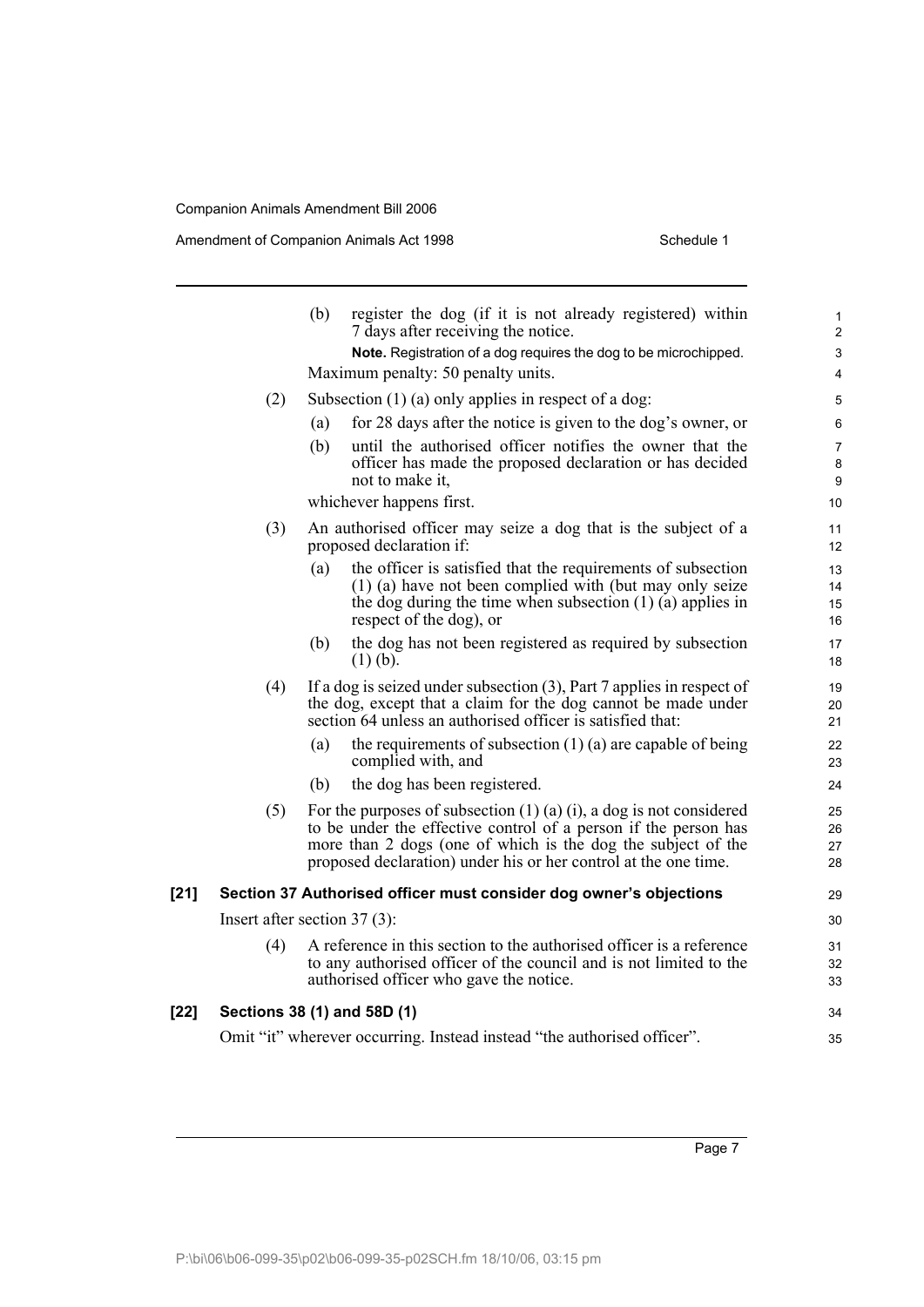| $[23]$ |    | consequences      | Section 38 Authorised officer to notify dog owner of decision and                                                                                                                                                                                                                                                  | 1<br>$\overline{\mathbf{c}}$ |
|--------|----|-------------------|--------------------------------------------------------------------------------------------------------------------------------------------------------------------------------------------------------------------------------------------------------------------------------------------------------------------|------------------------------|
|        |    |                   | Omit section 38 (2) (b). Insert instead:                                                                                                                                                                                                                                                                           | 3                            |
|        |    |                   | (b)<br>the owner's right under section 41 to appeal to a Local<br>Court against the declaration, and                                                                                                                                                                                                               | 4<br>5                       |
|        |    |                   | the fact that the dog may, under section 58G, be seized and<br>(c)<br>destroyed if the requirements imposed on the owner under<br>section 51 (1) (c), (c1) or (e) are not complied with on 2<br>separate occasions over any period of 12 months (whether<br>or not each occasion relates to the same requirement). | 6<br>7<br>8<br>9<br>10       |
| $[24]$ |    |                   | Section 39 Council can revoke dangerous dog declaration                                                                                                                                                                                                                                                            | 11                           |
|        |    |                   | Omit "this Part" from section 39 (1). Insert instead "this Division".                                                                                                                                                                                                                                              | 12                           |
| $[25]$ |    |                   | Sections 39 (1) and 58D (3) (b) and (c)                                                                                                                                                                                                                                                                            | 13                           |
|        |    |                   | Omit "that made" wherever occurring.                                                                                                                                                                                                                                                                               | 14                           |
|        |    |                   | Insert instead "whose authorised officer made".                                                                                                                                                                                                                                                                    | 15                           |
| $[26]$ |    | Section 39 (1A)   |                                                                                                                                                                                                                                                                                                                    | 16                           |
|        |    |                   | Insert after section 39 (1):                                                                                                                                                                                                                                                                                       | 17                           |
|        |    | (1A)              | An application under subsection (1) cannot be made until after<br>the period of 12 months following the date on which the dog was<br>declared to be dangerous.                                                                                                                                                     | 18<br>19<br>20               |
| $[27]$ |    | <b>Section 40</b> |                                                                                                                                                                                                                                                                                                                    | 21                           |
|        |    |                   | Omit the section. Insert instead:                                                                                                                                                                                                                                                                                  | 22                           |
|        | 40 |                   | Director-General to be notified of making or revocation of<br>declaration                                                                                                                                                                                                                                          | 23<br>24                     |
|        |    | (1)               | An authorised officer of a council who makes a declaration under<br>this Division must give notice of the declaration to the<br>Director-General within 7 days.                                                                                                                                                    | 25<br>26<br>27               |
|        |    | (2)               | A council that revokes a declaration under this Division must<br>give notice of the revocation to the Director-General within<br>7 days.                                                                                                                                                                           | 28<br>29<br>30               |
| $[28]$ |    |                   | <b>Section 41 Appeal to Local Court</b>                                                                                                                                                                                                                                                                            | 31                           |
|        |    |                   | Omit section 41 (1) and (2). Insert instead:                                                                                                                                                                                                                                                                       | 32                           |
|        |    | (1)               | The owner of a dog can appeal to a Local Court:                                                                                                                                                                                                                                                                    | 33                           |
|        |    |                   |                                                                                                                                                                                                                                                                                                                    |                              |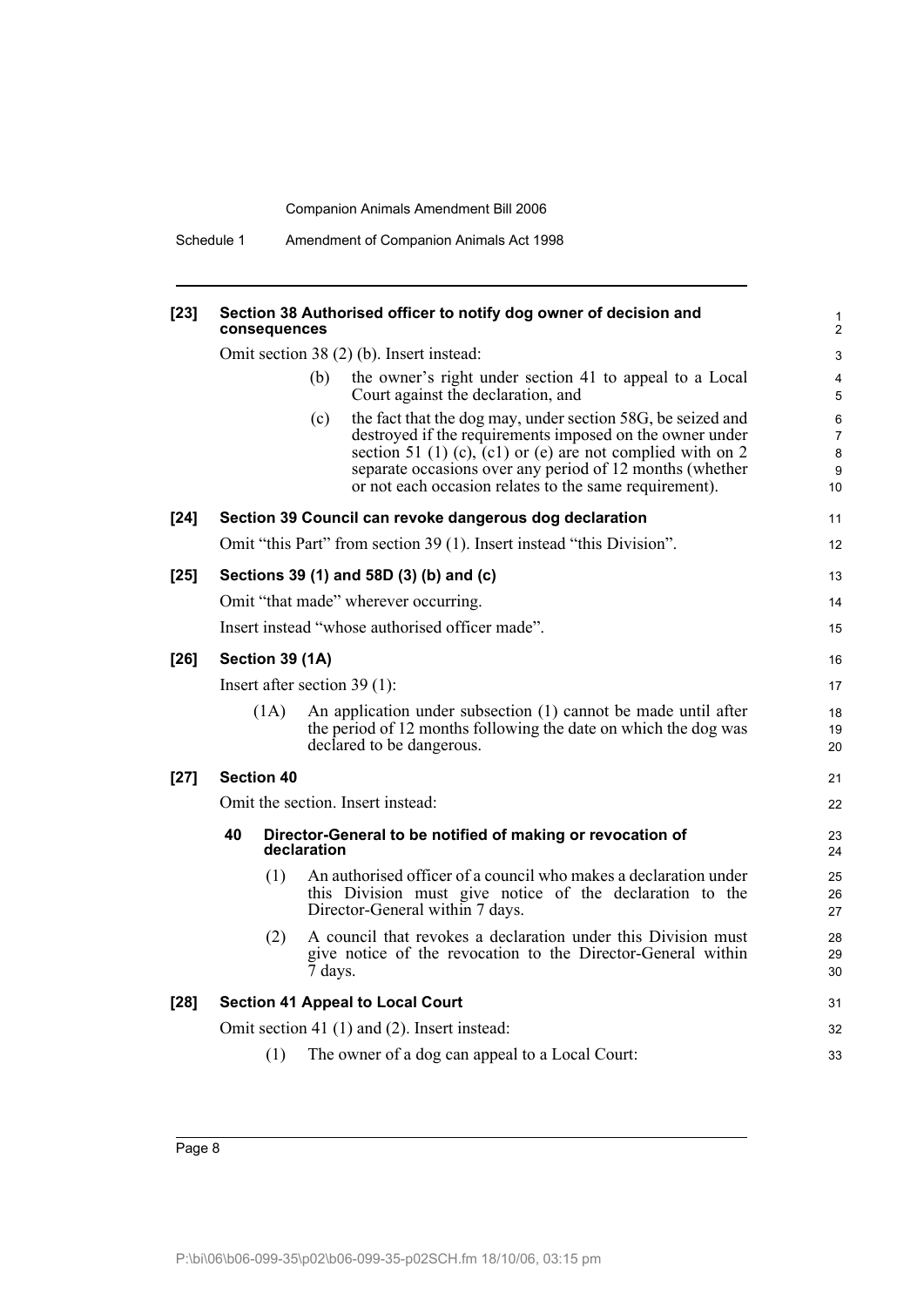|        |                                   | (a)                                              | against the declaration by an authorised officer of a council<br>that the dog is dangerous, or                                     | $\mathbf{1}$<br>2   |  |  |
|--------|-----------------------------------|--------------------------------------------------|------------------------------------------------------------------------------------------------------------------------------------|---------------------|--|--|
|        |                                   | (b)                                              | against a refusal by a council to revoke a declaration that<br>the dog is dangerous.                                               | 3<br>4              |  |  |
|        | (2)                               |                                                  | An appeal can only be made within 28 days after the date the<br>owner of the dog:                                                  | 5<br>6              |  |  |
|        |                                   | (a)                                              | is given notice by the authorised officer under section 38<br>that the officer has made the declaration, or                        | $\overline{7}$<br>8 |  |  |
|        |                                   | (b)                                              | is given notice by the council under section 39 that it has<br>refused to revoke the declaration.                                  | 9<br>10             |  |  |
| $[29]$ |                                   |                                                  | Section 42 Determination of appeals by Local Court                                                                                 | 11                  |  |  |
|        | Omit "of the council".            |                                                  |                                                                                                                                    | 12                  |  |  |
|        |                                   |                                                  | Insert instead "of the authorised officer or the council (as the case requires)".                                                  | 13                  |  |  |
| $[30]$ |                                   |                                                  | Section 44 Local Court has power to declare dog to be dangerous                                                                    | 14                  |  |  |
|        | 44 (1).                           |                                                  | Insert "an authorised officer of" after "against a declaration by" in section                                                      | 15<br>16            |  |  |
| $[31]$ | <b>Section 45</b>                 |                                                  |                                                                                                                                    |                     |  |  |
|        | Omit the section. Insert instead: |                                                  |                                                                                                                                    |                     |  |  |
|        | 45                                | When Local Court can declare dog to be dangerous |                                                                                                                                    |                     |  |  |
|        | (1)                               |                                                  | A Local Court can declare a dog to be dangerous if the Court is<br>satisfied that the dog:                                         | 20<br>21            |  |  |
|        |                                   | (a)                                              | has, without provocation, attacked or killed a person or an<br>animal (other than vermin), or                                      | 22<br>23            |  |  |
|        |                                   | (b)                                              | has, without provocation, repeatedly threatened to attack<br>or repeatedly chased a person or an animal (other than<br>vermin), or | 24<br>25<br>26      |  |  |
|        |                                   | (c)                                              | has displayed unreasonable aggression towards a person or<br>animal (other than vermin), or                                        | 27<br>28            |  |  |
|        |                                   | (d)                                              | is kept or used for the purposes of hunting.                                                                                       | 29                  |  |  |
|        | (2)                               |                                                  | Section 33 (2) applies for the purposes of subsection $(1)$ (d).                                                                   | 30                  |  |  |
| $[32]$ |                                   |                                                  | Sections 47 (2) (b) and 48 (2) (b)                                                                                                 | 31                  |  |  |
|        |                                   |                                                  | Omit "a council's declaration that a dog is dangerous" wherever occurring.                                                         | 32                  |  |  |
|        | is dangerous".                    |                                                  | Insert instead "the declaration by an authorised officer of a council that a dog                                                   | 33<br>34            |  |  |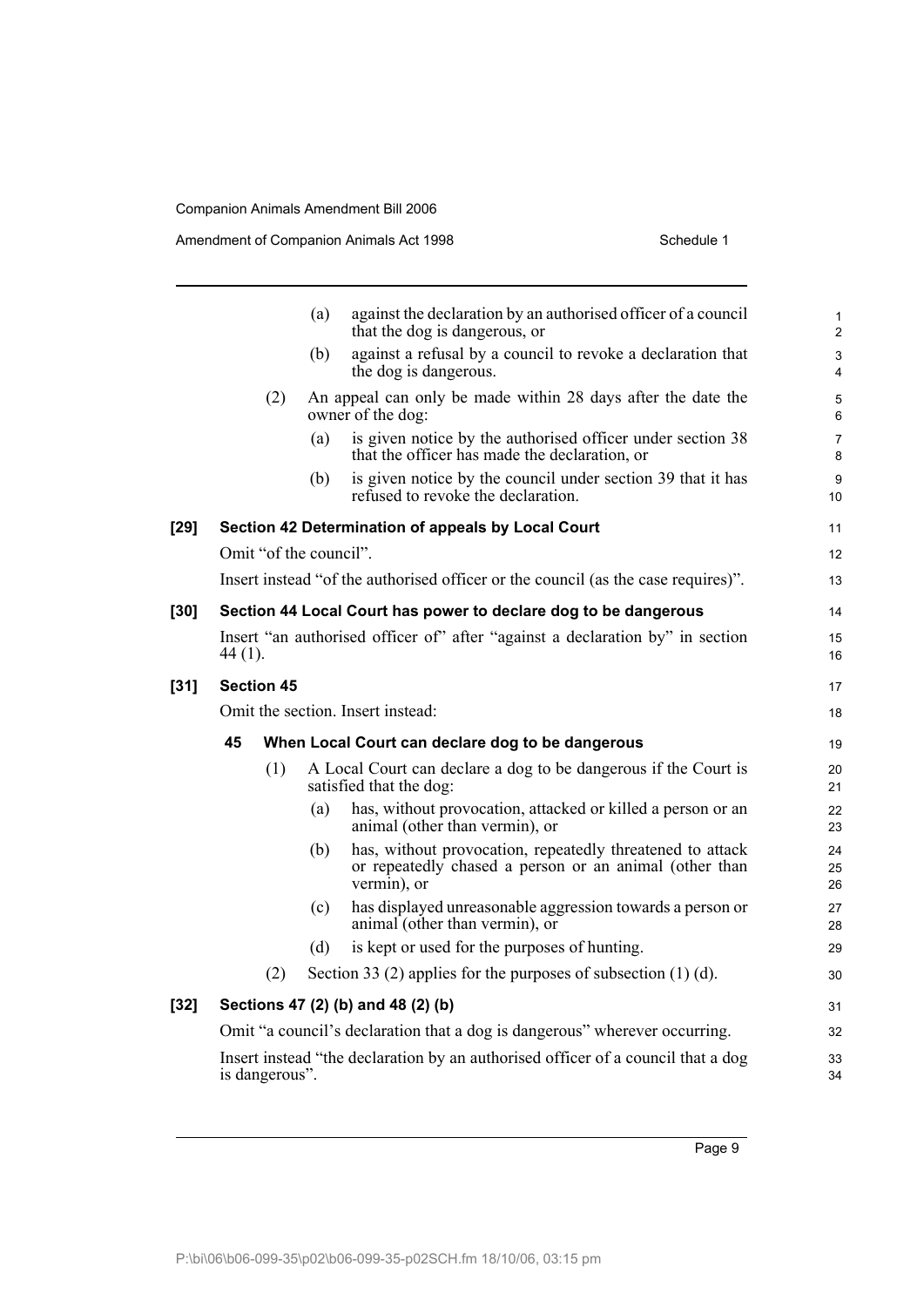Schedule 1 Amendment of Companion Animals Act 1998

| $[33]$ |                       | Sections 49 and 50                                                                                                                                                                                                                                     | $\mathbf{1}$         |
|--------|-----------------------|--------------------------------------------------------------------------------------------------------------------------------------------------------------------------------------------------------------------------------------------------------|----------------------|
|        |                       | Omit "40 penalty units" wherever occurring.                                                                                                                                                                                                            | $\overline{2}$       |
|        |                       | Insert instead "100 penalty units".                                                                                                                                                                                                                    | 3                    |
| $[34]$ | requirements          | Section 51 Owner of dangerous dog must comply with control                                                                                                                                                                                             | 4<br>5               |
|        |                       | Omit ", and any person who subsequently becomes the owner of such a<br>dangerous dog," from section 51 (1).                                                                                                                                            | 6<br>$\overline{7}$  |
| $[35]$ | Section 51 (1) (c)    |                                                                                                                                                                                                                                                        | 8                    |
|        |                       | Insert at the end of the paragraph:                                                                                                                                                                                                                    | 9                    |
|        |                       | Note. A certificate of compliance in relation to the prescribed enclosure<br>must be obtained by the owner of the dog—see section 58H.                                                                                                                 | 10<br>11             |
| $[36]$ |                       | Section 51 (1) (g) and (h)                                                                                                                                                                                                                             | 12                   |
|        |                       | Omit the paragraphs.                                                                                                                                                                                                                                   | 13                   |
| $[37]$ |                       | Section 51 (1) (i) (iv)                                                                                                                                                                                                                                | 14                   |
|        |                       | Omit the subparagraph.                                                                                                                                                                                                                                 | 15                   |
| $[38]$ | <b>Section 51 (3)</b> |                                                                                                                                                                                                                                                        | 16                   |
|        |                       | Omit the subsection. Insert instead:                                                                                                                                                                                                                   | 17                   |
|        | (3)                   | Exemption from being on lead and muzzled while hunting                                                                                                                                                                                                 | 18                   |
|        |                       | In the case of a dog that has been declared dangerous on the<br>ground that it is kept or used for the purposes of hunting, the<br>requirements imposed under subsection $(1)(e)$ do not apply while<br>the dog is actually engaged in lawful hunting. | 19<br>20<br>21<br>22 |
| $[39]$ |                       | Sections 52A and 52B                                                                                                                                                                                                                                   | 23                   |
|        |                       | Insert after section 52:                                                                                                                                                                                                                               | 24                   |
|        | 52A                   | Prohibition on selling dangerous dog or proposed dangerous dog                                                                                                                                                                                         | 25                   |
|        | (1)                   | A person who sells, or advertises the sale of, a dangerous dog or<br>proposed dangerous dog is guilty of an offence.                                                                                                                                   | 26<br>27             |
|        |                       | Maximum penalty: 150 penalty units.                                                                                                                                                                                                                    | 28                   |
|        |                       | Note. The term "sell" extends to the transfer of owner by any means,<br>including by gift.                                                                                                                                                             | 29<br>30             |
|        |                       | Abandoning an animal is also an offence—see section 11 of the<br>Prevention of Cruelty to Animals Act 1979.                                                                                                                                            | 31<br>32             |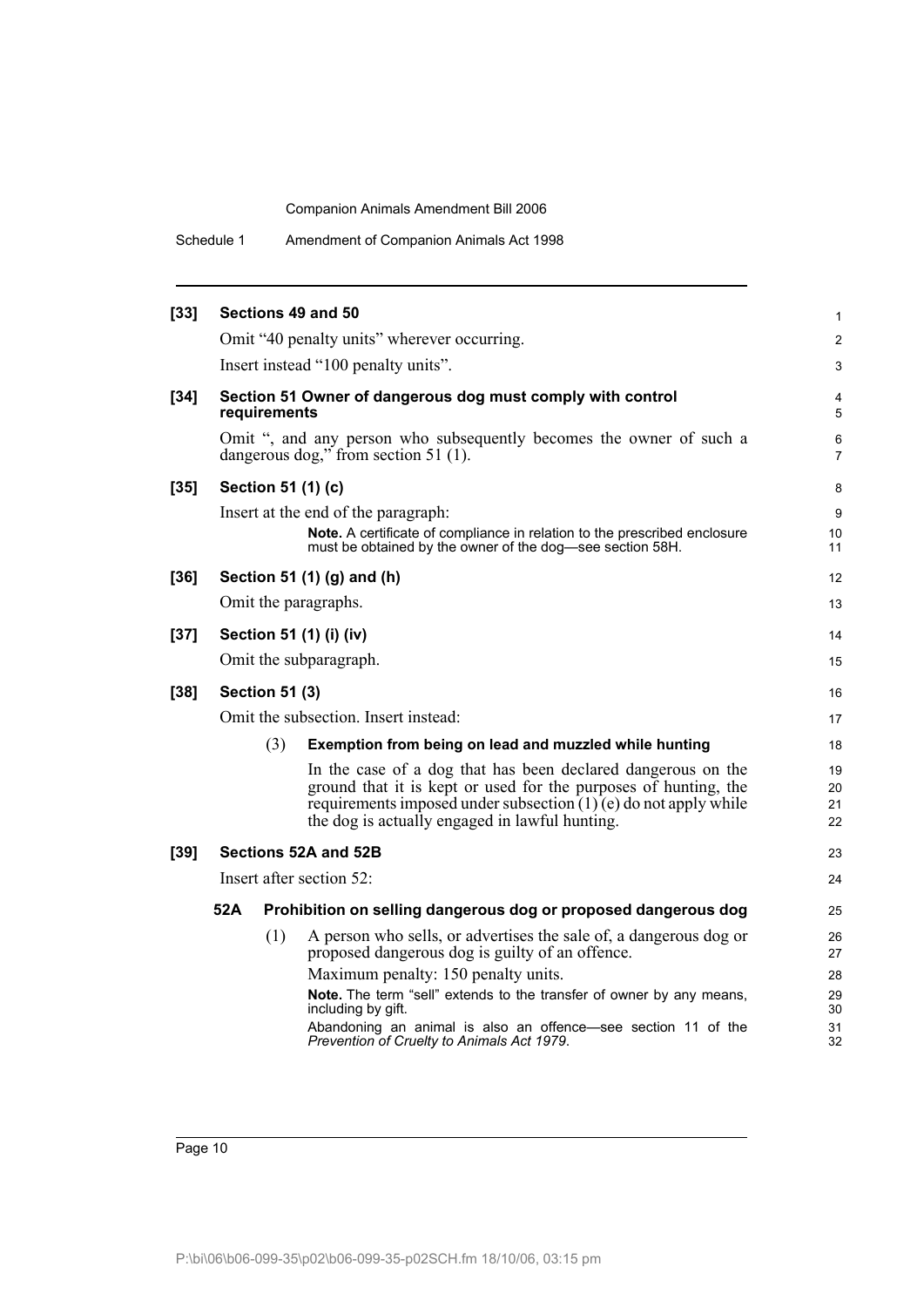### Amendment of Companion Animals Act 1998 Schedule 1

|      |     | (2)                 |     | A person does not commit an offence under this section by reason<br>only of surrendering a dangerous dog or proposed dangerous dog<br>to a council pound or an approved animal welfare organisation.<br>Note. A dangerous dog that is surrendered to a council pound or an<br>approved animal welfare organisation cannot be sold. | $\mathbf{1}$<br>$\mathbf{2}$<br>3<br>$\overline{\mathbf{4}}$<br>5 |
|------|-----|---------------------|-----|------------------------------------------------------------------------------------------------------------------------------------------------------------------------------------------------------------------------------------------------------------------------------------------------------------------------------------|-------------------------------------------------------------------|
|      |     | (3)                 |     | In this section and in section 52B, <i>proposed dangerous dog</i><br>means a dog that is the subject of a proposed declaration under<br>Division 1.                                                                                                                                                                                | 6<br>$\overline{7}$<br>8                                          |
|      | 52B |                     |     | Prohibition on accepting ownership of dangerous dog or<br>proposed dangerous dog                                                                                                                                                                                                                                                   | 9<br>10                                                           |
|      |     | (1)                 |     | A person who accepts ownership of a dangerous dog or proposed<br>dangerous dog is guilty of an offence.<br>Maximum penalty: 150 penalty units.                                                                                                                                                                                     | 11<br>12<br>13                                                    |
|      |     | (2)                 |     | A person does not commit an offence under this section:                                                                                                                                                                                                                                                                            | 14                                                                |
|      |     |                     | (a) | by reason only of taking delivery of, or detaining, a dog<br>under Part 7 or as the consequence of a dog being<br>surrendered to a council pound or an approved animal<br>welfare organisation, or                                                                                                                                 | 15<br>16<br>17<br>18                                              |
|      |     |                     | (b) | if the person does not know, or could not reasonably be<br>expected to know, that the dog was a dangerous dog or<br>proposed dangerous dog.                                                                                                                                                                                        | 19<br>20<br>21                                                    |
| [40] |     |                     |     | Sections 55 (1) (e) and (2) (definition of "proposed restricted dog"),<br>56 (1) (a) and (h), 57D (1), 58A (1) and 58D (3) and (4)                                                                                                                                                                                                 | 22<br>23                                                          |
|      |     |                     |     | Omit "a council" wherever occurring.                                                                                                                                                                                                                                                                                               | 24                                                                |
|      |     |                     |     | Insert instead "an authorised officer of a council".                                                                                                                                                                                                                                                                               | 25                                                                |
| [41] |     | requirements        |     | Section 56 Owner of restricted dog must comply with control                                                                                                                                                                                                                                                                        | 26<br>27                                                          |
|      |     |                     |     | Insert at the end of section 56 $(1)$ (a1):<br>Note. A certificate of compliance in relation to the prescribed enclosure<br>must be obtained by the owner of the dog-see section 58H.                                                                                                                                              | 28<br>29<br>30                                                    |
| [42] |     | transition period   |     | Section 57D Declared restricted dogs may be seized and destroyed after                                                                                                                                                                                                                                                             | 31<br>32                                                          |
|      |     |                     |     | Omit section 57D (4) (b). Insert instead:                                                                                                                                                                                                                                                                                          | 33                                                                |
|      |     |                     | (b) | an authorised officer of a council may authorise the<br>destruction of the dog.                                                                                                                                                                                                                                                    | 34<br>35                                                          |
| [43] |     |                     |     | Part 5, Division 6, heading                                                                                                                                                                                                                                                                                                        | 36                                                                |
|      |     | Omit "by councils". |     |                                                                                                                                                                                                                                                                                                                                    | 37                                                                |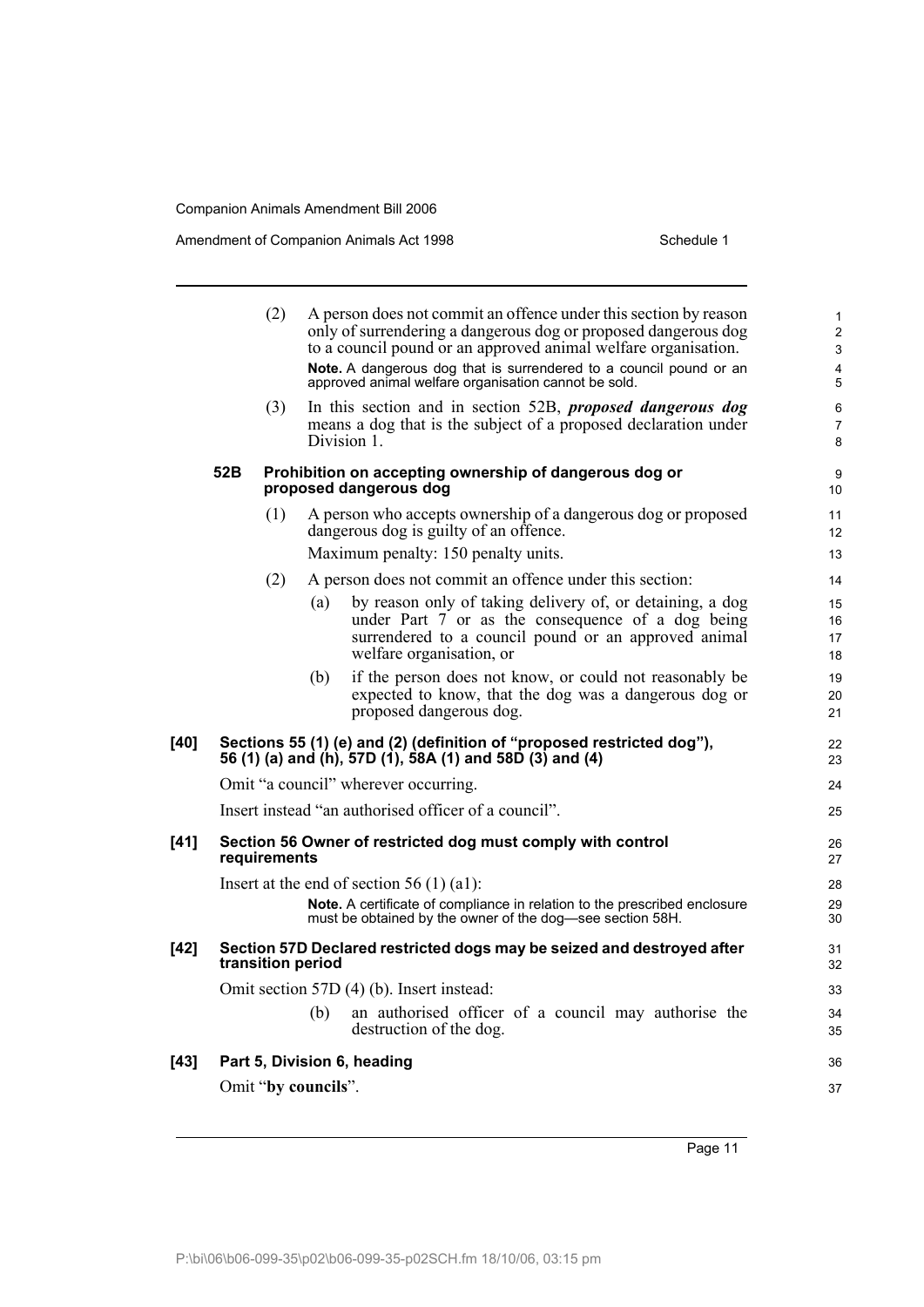| $[44]$ |                                                                                                                  |                     | Section 58A Notice of intention to declare dog to be restricted dog                                                                                             | $\mathbf{1}$        |  |  |  |  |
|--------|------------------------------------------------------------------------------------------------------------------|---------------------|-----------------------------------------------------------------------------------------------------------------------------------------------------------------|---------------------|--|--|--|--|
|        |                                                                                                                  |                     | Omit section 58A (3).                                                                                                                                           | $\overline{2}$      |  |  |  |  |
| $[45]$ |                                                                                                                  | dog declaration     | Section 58B Obligations of owner when notified of proposed restricted                                                                                           | 3<br>$\overline{4}$ |  |  |  |  |
|        |                                                                                                                  |                     | Omit "a council's" from section 58B (1).                                                                                                                        | 5                   |  |  |  |  |
|        |                                                                                                                  |                     | Insert instead "an authorised officer's".                                                                                                                       | 6                   |  |  |  |  |
| [46]   |                                                                                                                  |                     | Sections 58B (5) (b) and 58F (1)                                                                                                                                | $\overline{7}$      |  |  |  |  |
|        |                                                                                                                  |                     | Omit "by the council" wherever occurring.                                                                                                                       | 8                   |  |  |  |  |
| [47]   |                                                                                                                  |                     | Section 58C Authorised officer may declare dog to be restricted dog                                                                                             | 9                   |  |  |  |  |
|        | Omit "the council that gave the notice" from section 58C (1).                                                    |                     |                                                                                                                                                                 |                     |  |  |  |  |
|        | Insert instead "the authorised officer who gave the notice (or any other<br>authorised officer of the council)". |                     |                                                                                                                                                                 |                     |  |  |  |  |
| $[48]$ |                                                                                                                  | consequences        | Section 58D Authorised officer to notify dog owner of decision and                                                                                              | 13<br>14            |  |  |  |  |
|        |                                                                                                                  |                     | Omit section 58D (5).                                                                                                                                           | 15                  |  |  |  |  |
| $[49]$ |                                                                                                                  | <b>Section 58DA</b> |                                                                                                                                                                 | 16                  |  |  |  |  |
|        |                                                                                                                  |                     | Insert after section 58D:                                                                                                                                       | 17                  |  |  |  |  |
|        | <b>58DA</b>                                                                                                      |                     | Director-General to be notified of making or revocation of<br>declaration                                                                                       | 18<br>19            |  |  |  |  |
|        |                                                                                                                  | (1)                 | An authorised officer of a council who makes a declaration under<br>this Division must give notice of the declaration to the<br>Director-General within 7 days. | 20<br>21<br>22      |  |  |  |  |
|        |                                                                                                                  | (2)                 | A council that revokes a declaration under this Division must<br>give notice of the revocation to the Director-General within<br>7 days.                        | 23<br>24<br>25      |  |  |  |  |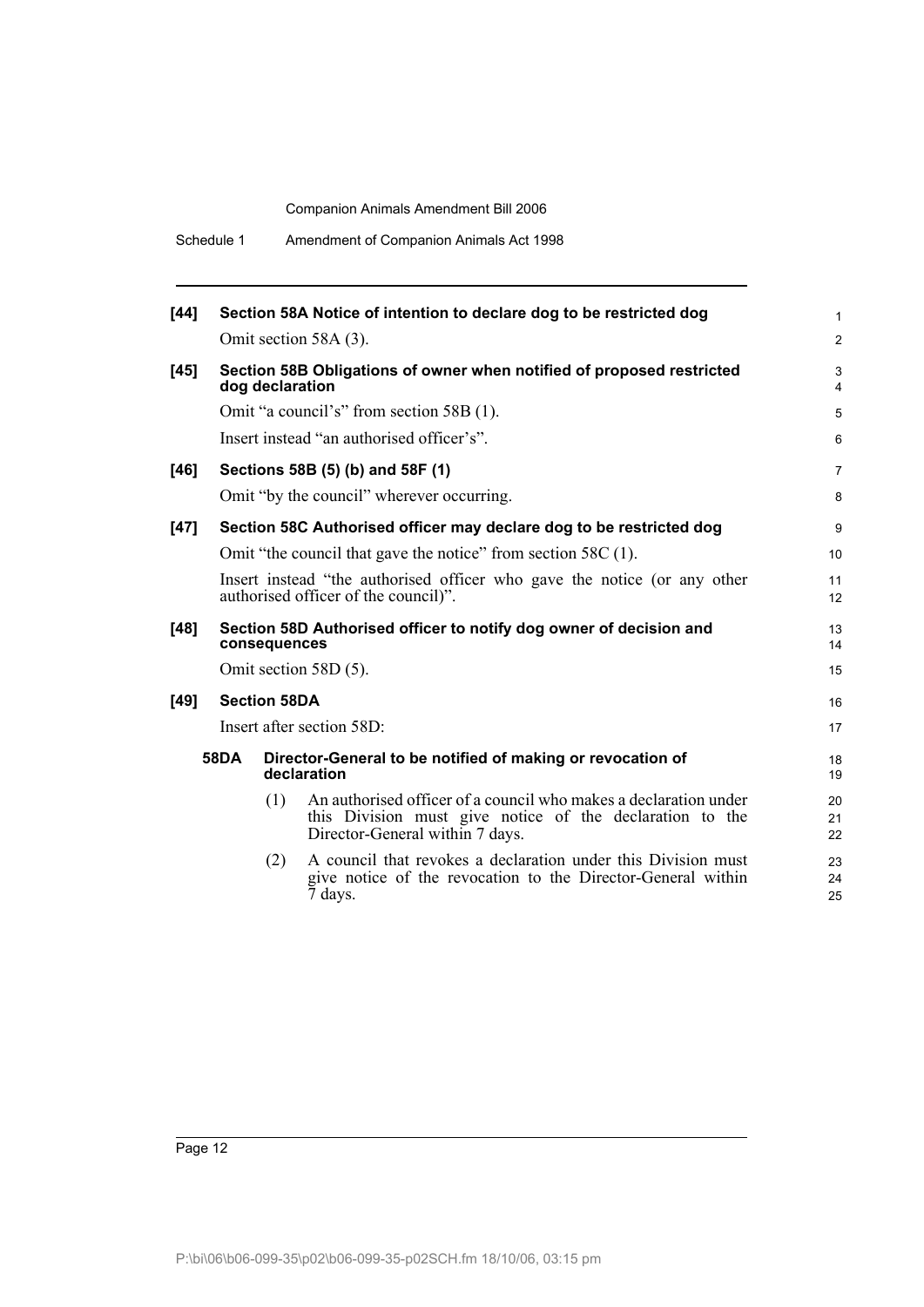### Amendment of Companion Animals Act 1998 Schedule 1

| [50] | Part 5, Division 7<br>Insert after Division 6: |                   |                |                                                                                                                                                                                                                                                                                                                                           |                            |  |  |  |  |
|------|------------------------------------------------|-------------------|----------------|-------------------------------------------------------------------------------------------------------------------------------------------------------------------------------------------------------------------------------------------------------------------------------------------------------------------------------------------|----------------------------|--|--|--|--|
|      |                                                | <b>Division 7</b> |                | Other provisions relating to dangerous and<br>restricted dogs                                                                                                                                                                                                                                                                             |                            |  |  |  |  |
|      | 58G<br>circumstances                           |                   |                | Power to seize and destroy dangerous or restricted dog in certain                                                                                                                                                                                                                                                                         |                            |  |  |  |  |
|      |                                                | (1)               | if:            | An authorised officer may seize a dangerous dog or restricted dog                                                                                                                                                                                                                                                                         | 7<br>8                     |  |  |  |  |
|      |                                                |                   | (a)            | the dog attacks or bites a person or animal (other than<br>vermin) without provocation, or                                                                                                                                                                                                                                                | 9<br>10                    |  |  |  |  |
|      |                                                |                   | (b)            | the requirements referred to in section 51 (1)(c), (c1) or (e)<br>or section 56 (1) (a1), (a2) or (d), as the case requires, are<br>not complied with in relation to the dog on at least 2<br>separate occasions over any period of 12 months (whether<br>or not each occasion relates to the same requirement).                          | 11<br>12<br>13<br>14<br>15 |  |  |  |  |
|      |                                                | (2)               |                | If a dog is seized under subsection $(1)$ :                                                                                                                                                                                                                                                                                               | 16                         |  |  |  |  |
|      |                                                |                   | (a)            | the dog is to be delivered as soon as possible to a council<br>pound, and                                                                                                                                                                                                                                                                 | 17<br>18                   |  |  |  |  |
|      |                                                |                   | (b)            | an authorised officer of a council may authorise the<br>destruction of the dog.                                                                                                                                                                                                                                                           | 19<br>20                   |  |  |  |  |
|      |                                                | (3)               |                | However, if the dog has been seized on the ground referred to in<br>subsection (1) (b), the authorised officer may authorise the<br>destruction of the dog only if the officer is satisfied that it is<br>reasonable to do so after appropriate enquiries have been made<br>into the circumstances that resulted in the dog being seized. | 21<br>22<br>23<br>24<br>25 |  |  |  |  |
|      |                                                | (4)               |                | Part 7 (other than sections 68 and 69) does not apply in relation<br>to a dog that is seized under subsection (1).                                                                                                                                                                                                                        | 26<br>27                   |  |  |  |  |
|      |                                                | (5)               | this Act.      | This section does not limit the power of an authorised officer to<br>seize a dangerous or restricted dog under any other provision of                                                                                                                                                                                                     | 28<br>29<br>30             |  |  |  |  |
|      | 58H                                            |                   | dog enclosures | Certificate of compliance required for dangerous and restricted                                                                                                                                                                                                                                                                           | 31<br>32                   |  |  |  |  |
|      |                                                | (1)               |                | A person must not own a dangerous dog or restricted dog unless<br>a certificate of compliance under this section is in force in<br>relation to the enclosure in which the dog is required to be kept<br>under section 51 (1) (c) or 56 (1) (a1) (as the case requires).                                                                   | 33<br>34<br>35<br>36       |  |  |  |  |
|      |                                                |                   |                | Maximum penalty: 100 penalty units.                                                                                                                                                                                                                                                                                                       | 37                         |  |  |  |  |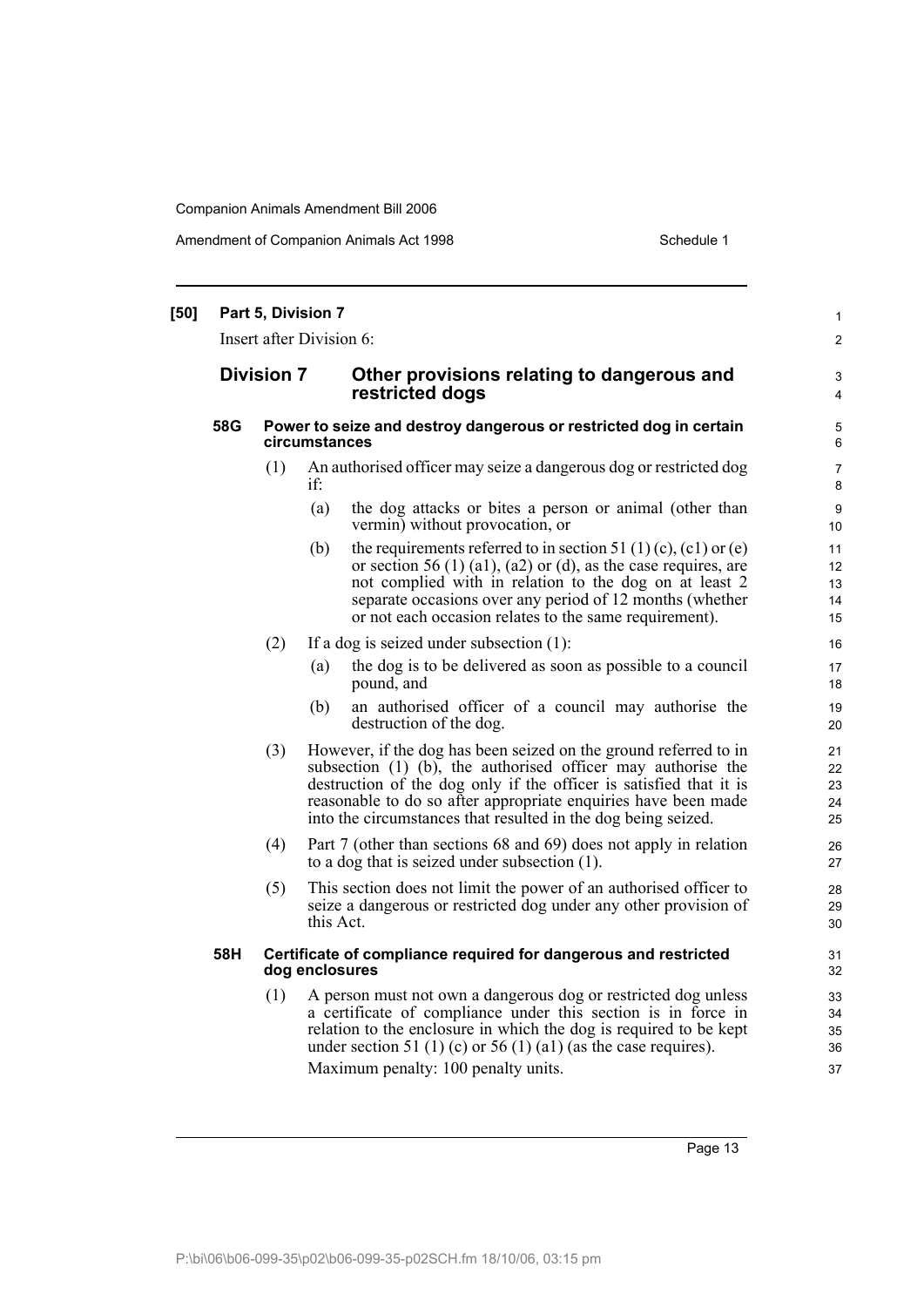|      | (2)                                              |     | An authorised officer of a council may issue a certificate of<br>compliance in relation to the enclosure in which a dangerous or<br>restricted dog is required to be kept if:                                                       | $\mathbf{1}$<br>$\overline{c}$<br>$\mathfrak{S}$ |  |  |  |
|------|--------------------------------------------------|-----|-------------------------------------------------------------------------------------------------------------------------------------------------------------------------------------------------------------------------------------|--------------------------------------------------|--|--|--|
|      |                                                  | (a) | the officer is satisfied that the enclosure complies with the<br>relevant requirements imposed under section 51 $(1)$ (c) or<br>$56(1)(a1)$ , and                                                                                   | 4<br>$\sqrt{5}$<br>$\,6\,$                       |  |  |  |
|      |                                                  | (b) | the fee prescribed by the regulations (or such fee as does<br>not exceed the prescribed fee) in connection with issuing<br>the certificate is paid to the council.                                                                  | $\overline{7}$<br>$\bf 8$<br>9                   |  |  |  |
|      | (3)                                              |     | A certificate of compliance in relation to a dog enclosure may be<br>revoked at any time by an authorised officer of a council if the<br>officer is satisfied that the enclosure does not comply with the<br>relevant requirements. | 10<br>11<br>12<br>13                             |  |  |  |
|      | (4)                                              |     | A person does not commit an offence under this section:                                                                                                                                                                             | 14                                               |  |  |  |
|      |                                                  | (a) | in the case of a dog that is a dangerous dog or restricted dog<br>as at the date on which this section commences—until<br>after the period of 28 days following that commencement,<br><sub>or</sub>                                 | 15<br>16<br>17<br>18                             |  |  |  |
|      |                                                  | (b) | in any other case—until after section 51 (1) (c) or 56 (1)<br>(a1) is required to be complied with.                                                                                                                                 | 19<br>20                                         |  |  |  |
| [51] | approved premises                                |     | Section 62 Seized animals must be delivered to owner, council pound or                                                                                                                                                              | 21<br>22                                         |  |  |  |
|      | Omit the note to section 62 (1). Insert instead: |     |                                                                                                                                                                                                                                     |                                                  |  |  |  |
|      |                                                  |     | Note. Animals may be seized under the following provisions of this Act:                                                                                                                                                             | 24                                               |  |  |  |
|      |                                                  | (a) | section 13,                                                                                                                                                                                                                         | 25                                               |  |  |  |
|      |                                                  | (b) | section 14.                                                                                                                                                                                                                         | 26                                               |  |  |  |
|      |                                                  | (c) | section 18,                                                                                                                                                                                                                         | 27                                               |  |  |  |
|      |                                                  | (d) | section 22,                                                                                                                                                                                                                         | 28                                               |  |  |  |
|      |                                                  | (e) | section 30,                                                                                                                                                                                                                         | 29                                               |  |  |  |
|      |                                                  | (f) | section 32,                                                                                                                                                                                                                         | 30                                               |  |  |  |
|      |                                                  | (g) | section 36,                                                                                                                                                                                                                         | 31                                               |  |  |  |
|      |                                                  | (h) | section 52,                                                                                                                                                                                                                         | 32                                               |  |  |  |
|      |                                                  | (i) | section 57,                                                                                                                                                                                                                         | 33                                               |  |  |  |
|      |                                                  | (i) | section 58B.<br>Animals may also be seized under sections 57D and 58G, however this                                                                                                                                                 | 34                                               |  |  |  |
|      |                                                  |     | Part does not apply to animals seized under those sections.                                                                                                                                                                         | 35<br>36                                         |  |  |  |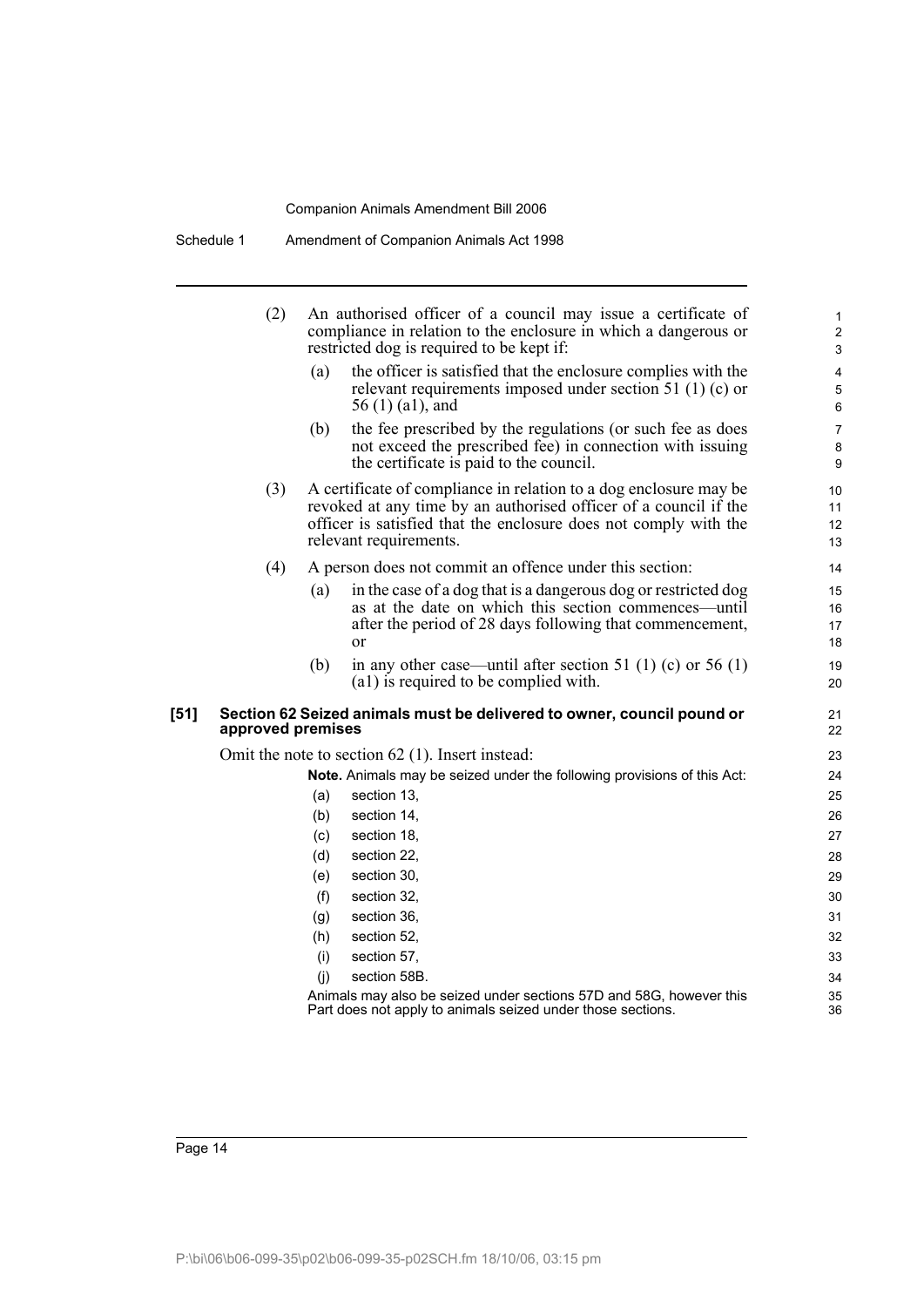| $[52]$ | Section 64 Unclaimed seized animal may be sold or destroyed                                                                                                   |                                                                                                                                                                                                                                                                                          |                            |  |  |  |  |
|--------|---------------------------------------------------------------------------------------------------------------------------------------------------------------|------------------------------------------------------------------------------------------------------------------------------------------------------------------------------------------------------------------------------------------------------------------------------------------|----------------------------|--|--|--|--|
|        |                                                                                                                                                               | Omit section 64 (3A). Insert instead:                                                                                                                                                                                                                                                    | $\overline{\mathbf{c}}$    |  |  |  |  |
|        | (3A)                                                                                                                                                          | Despite any other provision of this section, if an offence under<br>this Act in relation to a seized animal is in the course of being<br>investigated (or proceedings in relation to any such offence have<br>commenced but have not been determined):                                   | 3<br>4<br>5<br>6           |  |  |  |  |
|        |                                                                                                                                                               | the council may detain the animal at the council pound,<br>(a)<br>and                                                                                                                                                                                                                    | 7<br>8                     |  |  |  |  |
|        |                                                                                                                                                               | (b)<br>the animal may not be claimed,                                                                                                                                                                                                                                                    | 9                          |  |  |  |  |
|        |                                                                                                                                                               | until such time as those investigations are completed or those<br>proceedings are finally determined.                                                                                                                                                                                    | 10<br>11                   |  |  |  |  |
| $[53]$ | Sections 64 (6) and 64A (5)                                                                                                                                   |                                                                                                                                                                                                                                                                                          |                            |  |  |  |  |
|        |                                                                                                                                                               | Insert "dangerous or" after "to sell a" wherever occurring.                                                                                                                                                                                                                              | 13                         |  |  |  |  |
| $[54]$ |                                                                                                                                                               | Section 69G Requirement to state name and address                                                                                                                                                                                                                                        | 14                         |  |  |  |  |
|        | Insert after section $69G(3)$ :                                                                                                                               |                                                                                                                                                                                                                                                                                          |                            |  |  |  |  |
|        | (4)                                                                                                                                                           | If an authorised officer suspects on reasonable grounds that a<br>person has committed an offence under this section, the<br>authorised officer may, without a warrant, arrest the person.                                                                                               | 16<br>17<br>18             |  |  |  |  |
|        | (5)                                                                                                                                                           | An authorised officer who arrests a person under this section<br>must, as soon as is reasonably practicable, take the person before<br>an authorised officer (within the meaning of the Law<br>Enforcement (Powers and Responsibilities) Act 2002) to be dealt<br>with according to law. | 19<br>20<br>21<br>22<br>23 |  |  |  |  |
| $[55]$ |                                                                                                                                                               | <b>Section 75 Access to Register</b>                                                                                                                                                                                                                                                     | 24                         |  |  |  |  |
|        |                                                                                                                                                               | Insert after section $75(7)(a1)$ :                                                                                                                                                                                                                                                       | 25                         |  |  |  |  |
|        |                                                                                                                                                               | the Chief Inspector of the Royal Society for Prevention of<br>(a2)<br>Cruelty to Animals, New South Wales,                                                                                                                                                                               | 26<br>27                   |  |  |  |  |
|        |                                                                                                                                                               | the Chief Inspector of the Animal Welfare League NSW,<br>(a3)                                                                                                                                                                                                                            | 28                         |  |  |  |  |
| $[56]$ |                                                                                                                                                               | <b>Section 84 Establishment of Fund</b>                                                                                                                                                                                                                                                  | 29                         |  |  |  |  |
|        | Insert "(other than any fee or charge payable to a council for the purposes of<br>Part 7 or under section 58H)" after "under this Act" in section 84 (1) (a). |                                                                                                                                                                                                                                                                                          |                            |  |  |  |  |
| $[57]$ |                                                                                                                                                               | <b>Schedule 3 Savings and transitional provisions</b>                                                                                                                                                                                                                                    | 32                         |  |  |  |  |
|        |                                                                                                                                                               | Insert at the end of clause $1(1)$ :                                                                                                                                                                                                                                                     | 33                         |  |  |  |  |
|        | Companion Animals Amendment Act 2006                                                                                                                          |                                                                                                                                                                                                                                                                                          |                            |  |  |  |  |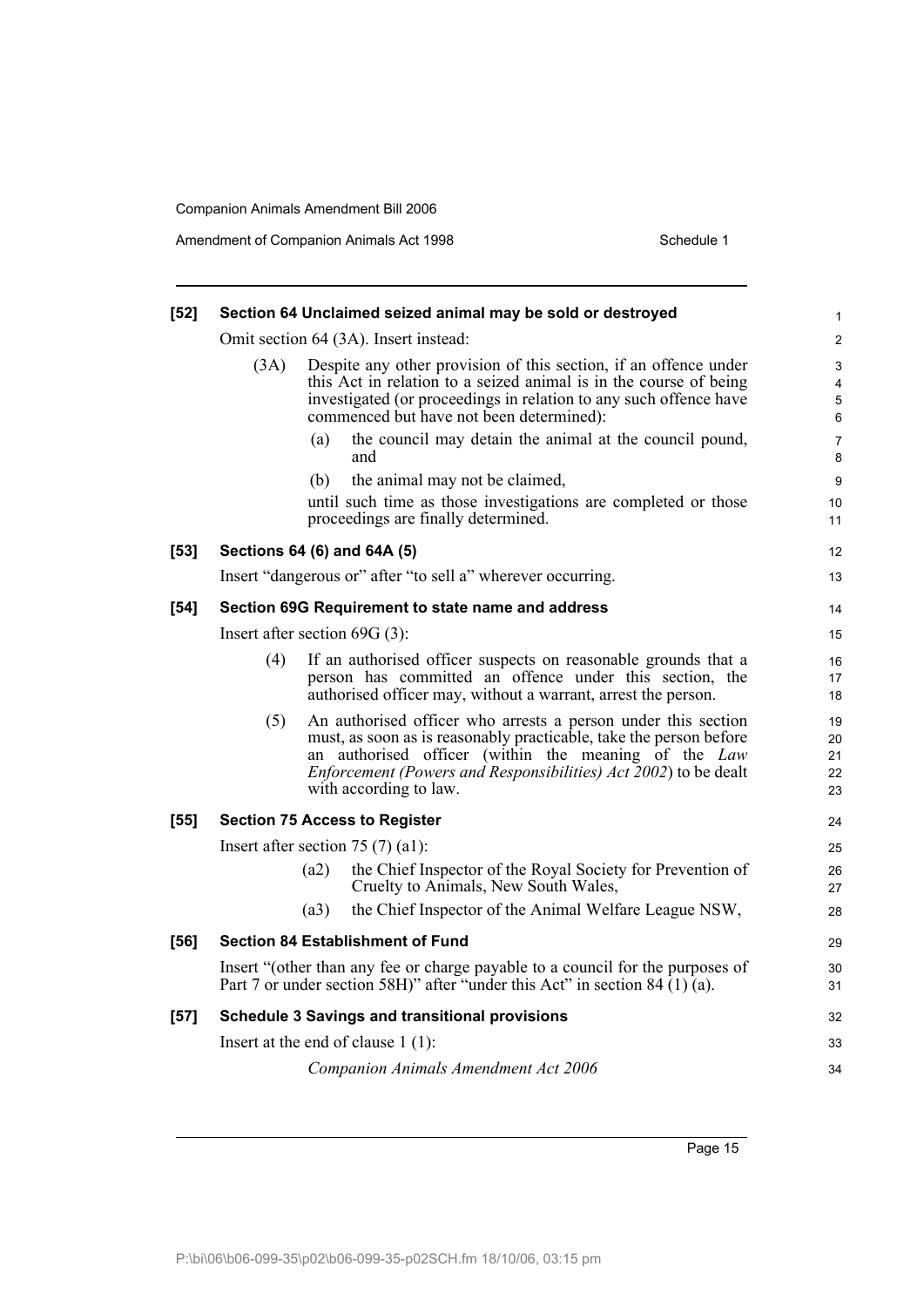Schedule 1 Amendment of Companion Animals Act 1998

### **[58] Schedule 3, Part 4**

Insert after Part 3:

### **Part 4 Provisions consequent on enactment of Companion Animals Amendment Act 2006**

### **7 Council-declared dangerous or restricted dogs**

A declaration by a council in force under Part 5 immediately before the commencement of this clause is taken to be a declaration by an authorised officer of the council under that Part (as amended by the *Companion Animals Amendment Act 2006*).

1 2

3 4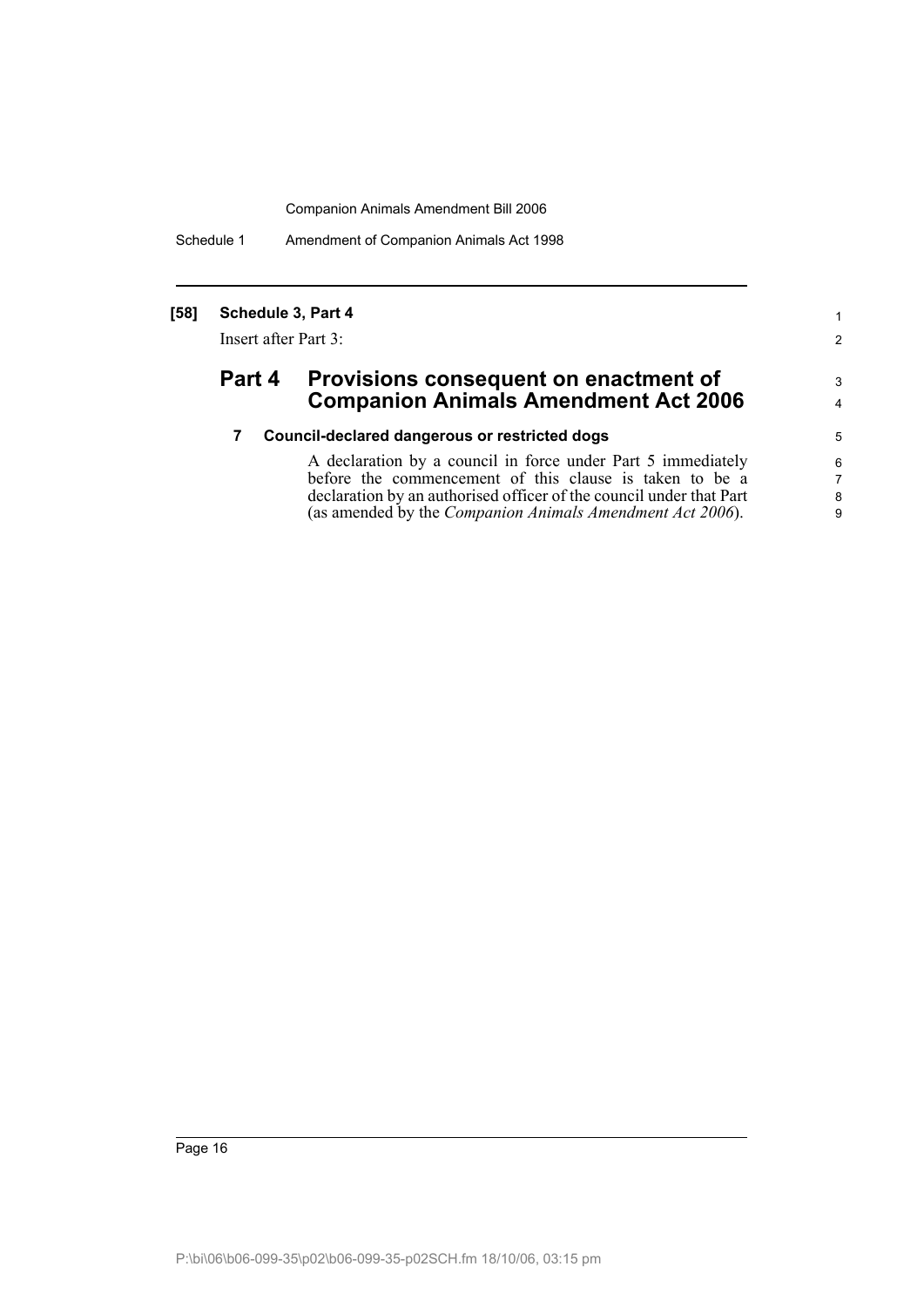Amendment of other legislation Schedule 2

|     | <b>Schedule 2</b>                |     |                         | <b>Amendment of other legislation</b>                                                                                                                                                                                                                                                                 | $\mathbf{1}$               |  |  |
|-----|----------------------------------|-----|-------------------------|-------------------------------------------------------------------------------------------------------------------------------------------------------------------------------------------------------------------------------------------------------------------------------------------------------|----------------------------|--|--|
|     |                                  |     |                         | (Section 4)                                                                                                                                                                                                                                                                                           | $\overline{2}$             |  |  |
| 2.1 |                                  |     |                         | <b>Companion Animals Regulation 1999</b>                                                                                                                                                                                                                                                              | 3                          |  |  |
| [1] |                                  |     |                         | <b>Clause 5A Categories of identified companion animals</b>                                                                                                                                                                                                                                           | $\overline{4}$             |  |  |
|     |                                  |     |                         | Omit the note to clause 5A (3).                                                                                                                                                                                                                                                                       | 5                          |  |  |
| [2] |                                  |     |                         | <b>Clause 18 Registration fee</b>                                                                                                                                                                                                                                                                     | 6                          |  |  |
|     |                                  |     |                         | Omit clause 18 (2). Insert instead:                                                                                                                                                                                                                                                                   | $\overline{7}$             |  |  |
|     |                                  | (2) |                         | There is an exemption from payment of a registration fee for the<br>registration of the following:                                                                                                                                                                                                    | 8<br>9                     |  |  |
|     |                                  |     | (a)                     | any animal the Director-General is satisfied is in the<br>service of an instrumentality of the State,                                                                                                                                                                                                 | 10<br>11                   |  |  |
|     |                                  |     | (b)                     | a working dog.                                                                                                                                                                                                                                                                                        | 12                         |  |  |
|     |                                  |     |                         | Note. A working dog is defined in the Act as a dog used primarily<br>for the purpose of droving, tending, working or protecting stock<br>(or a dog being trained as a working dog). If the dog is declared<br>to be a dangerous dog, it cannot be a working dog while the<br>declaration is in force. | 13<br>14<br>15<br>16<br>17 |  |  |
| [3] | <b>Clause 28A</b>                |     |                         |                                                                                                                                                                                                                                                                                                       | 18                         |  |  |
|     |                                  |     | Insert after clause 28: |                                                                                                                                                                                                                                                                                                       |                            |  |  |
|     | 28A                              |     |                         | Maximum fee for issuing certificate of compliance in relation to<br>prescribed enclosure                                                                                                                                                                                                              | 20<br>21                   |  |  |
|     |                                  |     |                         | For the purposes of section 58H $(2)$ (b) of the Act, the fee of \$100<br>is prescribed.                                                                                                                                                                                                              | 22<br>23                   |  |  |
| [4] |                                  |     |                         | Clause 30 Distinctive collars for dangerous and restricted dogs                                                                                                                                                                                                                                       | 24                         |  |  |
|     | Insert at the end of the clause: |     |                         |                                                                                                                                                                                                                                                                                                       |                            |  |  |
|     |                                  | (2) |                         | A dog must not wear any such collar unless the dog is a<br>dangerous dog or a restricted dog.                                                                                                                                                                                                         | 26<br>27                   |  |  |
|     |                                  | (3) |                         | If subclause (2) is contravened:                                                                                                                                                                                                                                                                      | 28                         |  |  |
|     |                                  |     | (a)                     | the owner of the dog, or                                                                                                                                                                                                                                                                              | 29                         |  |  |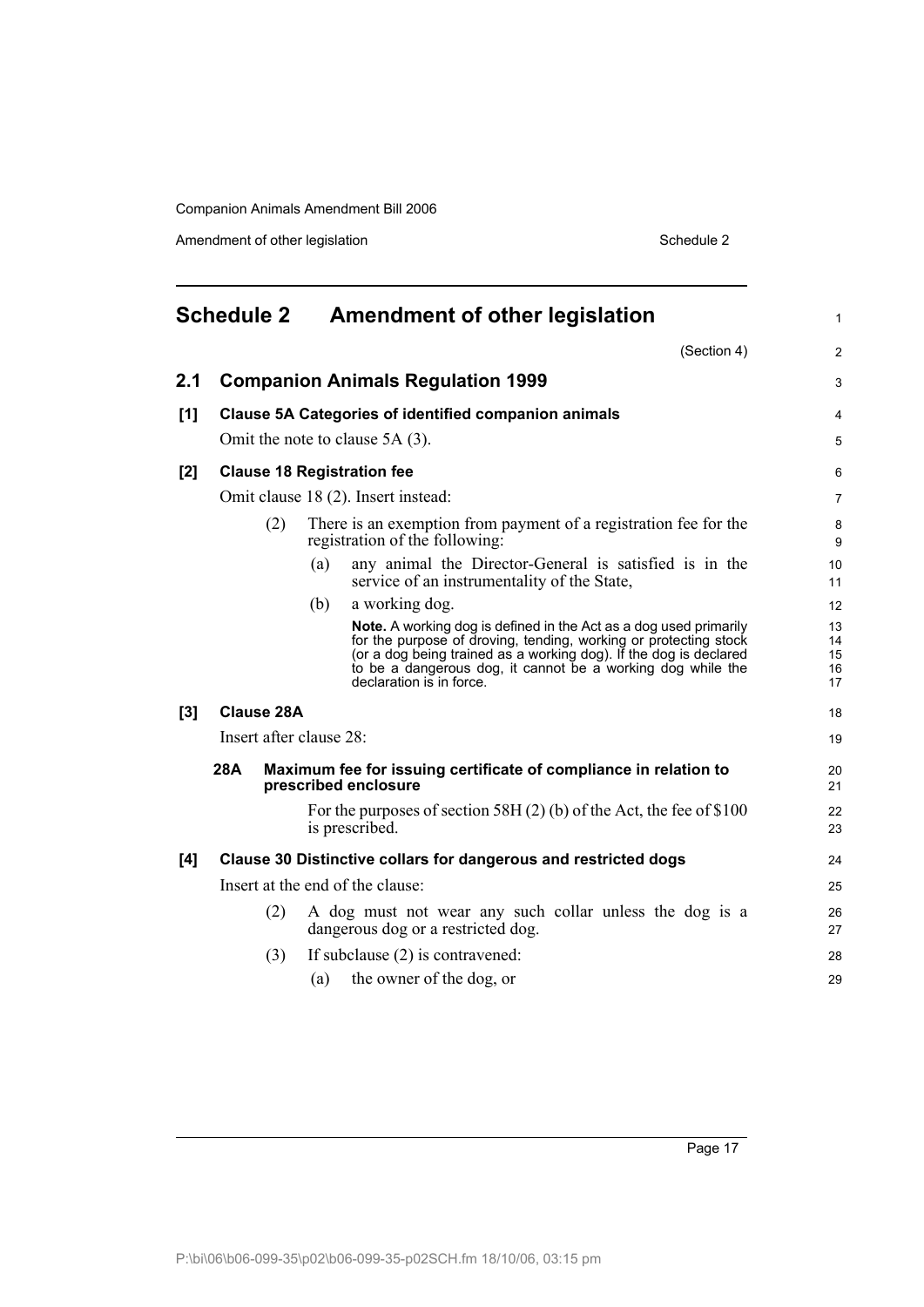Schedule 2 Amendment of other legislation

|     | (4)                                                                               | (b)<br>is guilty of an offence.<br>Maximum penalty: 8 penalty units. |  |  |         |  | if the owner is not present at the time of the offence and<br>another person who is of or above the age of 16 years is in<br>charge of the dog at that time—that other person,<br>A person does not commit an offence under this clause if the |  |  | 1<br>$\overline{c}$<br>3<br>$\overline{4}$<br>5<br>6 |
|-----|-----------------------------------------------------------------------------------|----------------------------------------------------------------------|--|--|---------|--|------------------------------------------------------------------------------------------------------------------------------------------------------------------------------------------------------------------------------------------------|--|--|------------------------------------------------------|
|     |                                                                                   | section 51 (1) (d1) or 56 (1) (c1) of the Act.                       |  |  |         |  | person does not know, or could not reasonably be expected to<br>know, that the collar is of the kind prescribed for the purposes of                                                                                                            |  |  | 7<br>8<br>9                                          |
| [5] | <b>Schedule 1 Penalty notice offences</b>                                         |                                                                      |  |  |         |  |                                                                                                                                                                                                                                                |  |  | 10                                                   |
|     | Insert in appropriate order under the heading "Offence under the Act":            |                                                                      |  |  |         |  |                                                                                                                                                                                                                                                |  |  | 11                                                   |
|     | Section $12A(1)$                                                                  |                                                                      |  |  | \$220   |  |                                                                                                                                                                                                                                                |  |  |                                                      |
|     | Section $52A(1)$                                                                  |                                                                      |  |  | \$1,320 |  |                                                                                                                                                                                                                                                |  |  |                                                      |
|     | Section $52B(1)$                                                                  |                                                                      |  |  | \$1,320 |  |                                                                                                                                                                                                                                                |  |  |                                                      |
| [6] | <b>Schedule 1</b>                                                                 |                                                                      |  |  |         |  |                                                                                                                                                                                                                                                |  |  | 12                                                   |
|     | Omit the matter relating to sections 13 (2) and 14 (2). Insert instead:           |                                                                      |  |  |         |  |                                                                                                                                                                                                                                                |  |  | 13                                                   |
|     | Section 13 $(2)$                                                                  |                                                                      |  |  |         |  | \$1,760 (in the case of a dangerous or<br>restricted dog) or \$220 (in any other case)                                                                                                                                                         |  |  |                                                      |
|     | Section 14 $(2)$                                                                  |                                                                      |  |  |         |  | \$1,760 (in the case of a dangerous or<br>restricted dog) or \$330 (in any other case)                                                                                                                                                         |  |  |                                                      |
| [7] | <b>Schedule 1</b>                                                                 |                                                                      |  |  |         |  |                                                                                                                                                                                                                                                |  |  | 14                                                   |
|     | Insert in appropriate order under the heading "Offence under this<br>Regulation": |                                                                      |  |  |         |  |                                                                                                                                                                                                                                                |  |  | 15<br>16                                             |
|     | Clause $30(3)$                                                                    |                                                                      |  |  | \$220   |  |                                                                                                                                                                                                                                                |  |  |                                                      |